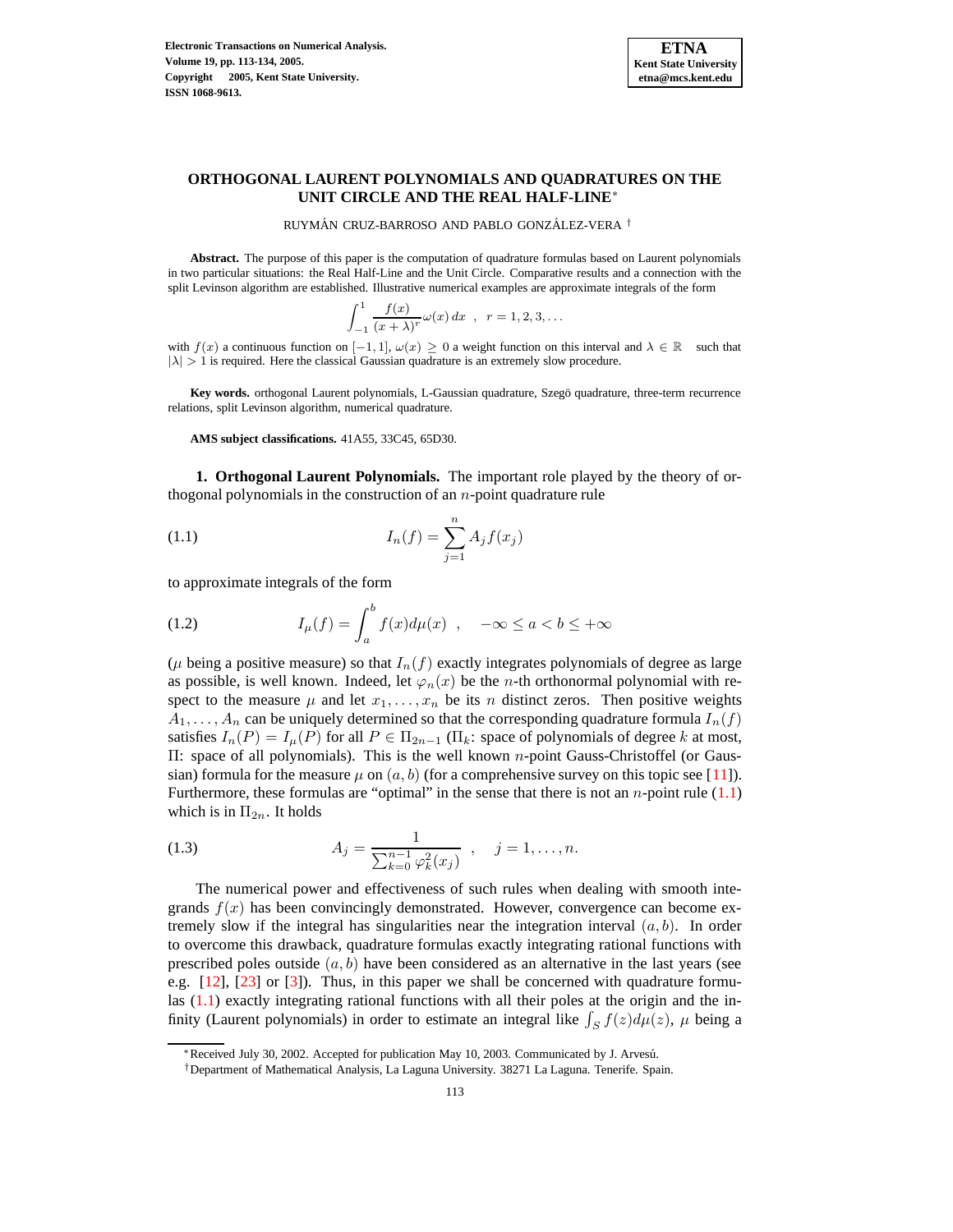positive measure supported on  $S \subset \mathbb{C}$  with either  $S = (a, b)$ ,  $0 \le a < b \le +\infty$  or  $S = \mathbb{T} = \{z \in \mathbb{C} : |z| = 1\}$  (the unit circle). Here the theory of orthogonal Laurent polynomials will represent the basic ingredient in the construction of the corresponding quadrature rules.

Thus, in general, let  $\mu$  be a positive Borel measure in the complex plane and consider the Hilbert space  $L_2(\mu)$  of measurable functions  $\phi(z)$  for which  $\int |\phi(z)|^2 d\mu(z) < +\infty$ . As usual, in  $L_2(\mu)$  we can define the inner product

(1.4) 
$$
\langle \phi, \psi \rangle = \langle \phi, \psi \rangle = \int \phi(z) \overline{\psi(z)} d\mu(z), \quad \phi, \psi \in L_2(\mu).
$$

Suppose that  $\{\phi_k(z)\}_{k=0}^n$  is a system of linearly independent functions in  $L_2(\mu)$ . By applying the Gram-Schmidt orthogonalization process to  $\{\phi_k(z)\}_{k=0}^n$  a new system of linearly independent functions  $\{\varphi_k(z)\}_{k=0}^n$  can be obtained such that  $\varphi_n(z)$  is a linear combination of the  $n+1$  functions  $\{\phi_k(z)\}_{k=0}^{n}\$  and

$$
<\varphi_n(z), \varphi_m(z)> = \int \varphi_n(z) \overline{\varphi_m(z)} dz = k_n \delta_{n,m}, \quad k_n > 0.
$$

When the process is repeated for each natural  $n$ , an essentially unique system  $\{\varphi_n(z)\}_{n=0}^{\infty}$  of orthogonal functions with respect to the measure  $\mu$  is obtained. If moreover

$$
||\varphi_n(z)||^2 = \int |\varphi_n(z)|^2 d\mu(z) = 1,
$$

then  ${\varphi_n(z)}_{n=0}^{\infty}$  is called an orthonormal system. For our purposes we will concentrate on the linearly independent system of monomials both with positive and negative exponents, say  $\ldots$ ,  $z^{-2}$ ,  $z^{-1}$ , 1, z,  $z^2$ ,  $\ldots$  yielding the so-called *Laurent polynomials*. Indeed, for p and q integers such that  $p \le q$ ,  $\Delta_{p,q}$  will denote the space of Laurent polynomials of the form  $L(z) = \sum_{j=p}^{q} \alpha_j z^j$  with  $\alpha_j \in \mathbb{C}$  and  $\Delta$  the space of all Laurent polynomials. Observe that  $\Delta_{0,k} = \Pi_k.$ 

Now, in order to generate a sequence of nested subspaces of Laurent polynomials similar to the sequence of subspaces  ${\{\Pi_k\}}_{k\geq 0}$ , we will start from two nondecreasing sequences of nonnegative integers  $\{p(n)\}_{n=0}^{\infty}$  and  $\{q(n)\}_{n=0}^{\infty}$  such that  $p(n) + q(n) = n$  for all  $n =$  $0, 1, 2, \ldots$  and set

$$
\mathcal{L}_n = \Delta_{-p(n),q(n)} = Span\left\{z^j ; -p(n) \le j \le q(n)\right\}.
$$

Observe that  $\mathcal{L}_0 = Span\{1\}$ ,  $dim(\mathcal{L}_n) = n+1$  and that  $\mathcal{L}_n \subset \mathcal{L}_{n+1}$ . Furthermore if  $p(n) = 0$  then  $q(n) = n$  and  $\mathcal{L}_n = \Delta_{0,n} = \Pi_n$ . In the sequel, in order to guarantee that  $\bigcup_{n=0}^{\infty} \mathcal{L}_n = \Delta$ , we will assume that  $\lim_{n\to\infty} p(n) = \lim_{n\to\infty} q(n) = \infty$  and further restrict ourselves to the particular case

(1.5) 
$$
p(n) = E\left[\frac{n+1}{2}\right], \quad q(n) = n - p(n) = E\left[\frac{n}{2}\right], \quad n \ge 0,
$$

where, as usual,  $E[x]$  denotes the integer part of x. In other words, the sequence  $\{p(n)\}\$ has induced the following "ordering" in  $\Delta$ :

$$
\Delta_{0,0}
$$
,  $\Delta_{-1,0}$ ,  $\Delta_{-1,1}$ ,  $\Delta_{-2,1}$ , ...

Thus, according to this ordering we can construct a unique sequence (up to a sign)  $\{\varphi_n(z)\}_{n=0}^{\infty}$  of Laurent polynomials satisfying: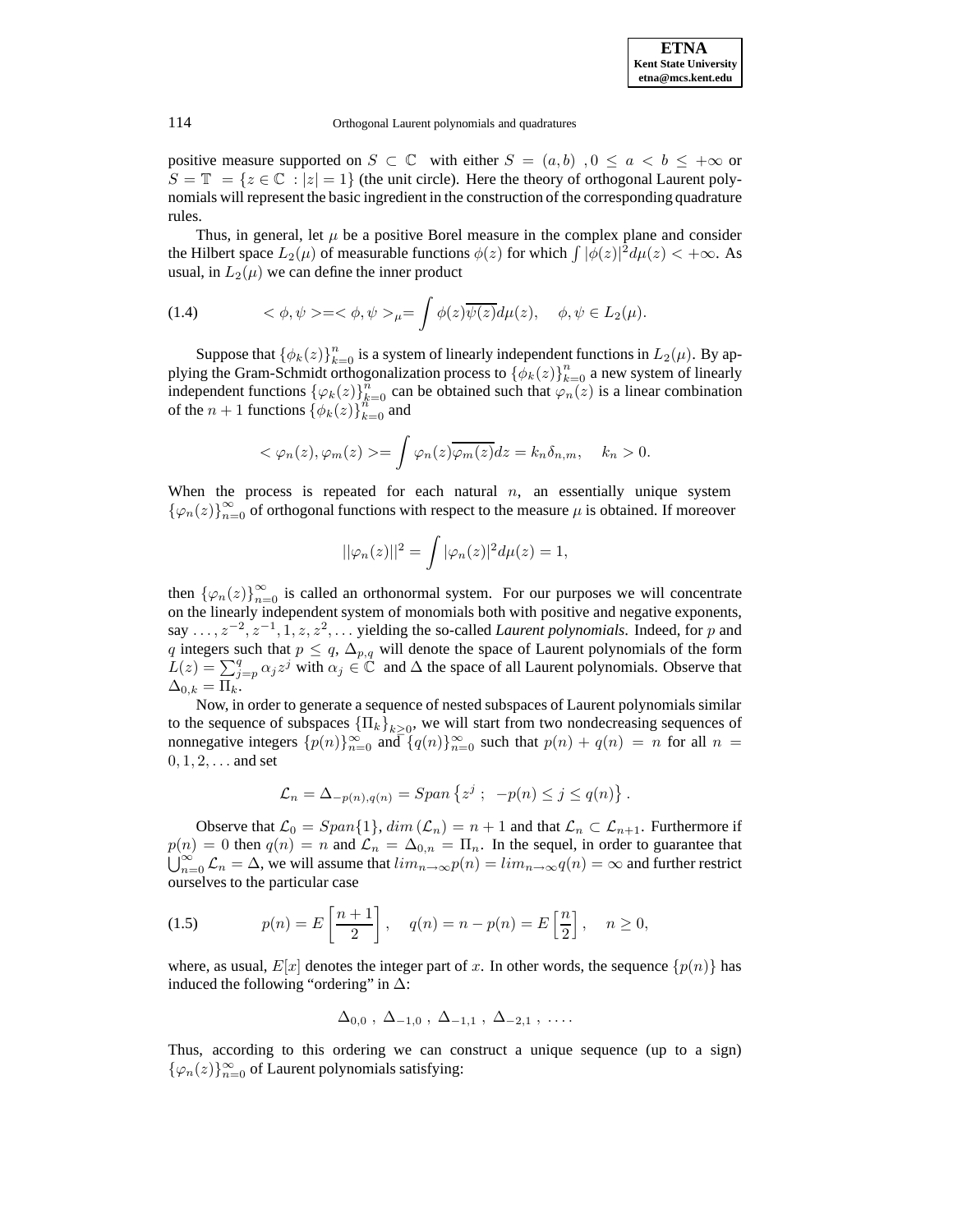**ETNA Kent State University etna@mcs.kent.edu**

R. Cruz-Barroso and P. González-Vera 115

1.  $\varphi_n \in \mathcal{L}_n \backslash \mathcal{L}_{n-1}$ ,  $n = 1, 2, \ldots$ 

2.  $\lt \varphi_n(z), R > \mu = 0$  for all  $R \in \mathcal{L}_{n-1}$  (i.e.,  $\varphi_n \perp \mathcal{L}_{n-1}$ ).

3.  $\|\varphi_n(z)\|_{\mu}^2 = \langle \varphi_n(z), \varphi_n(z) \rangle_{\mu} = 1.$ 

In this case,  $\{\varphi_n(z)\}_{n=0}^{\infty}$  will be called an orthonormal Laurent polynomial sequence corresponding to the measure  $\mu$  and the ordering induced by  $p(n) = E\left[\frac{n+1}{2}\right]$  which has been the most extensively treated case in the literature. For other choices of  $p(n)$ , see, e.g., [\[27\]](#page-21-3), [\[4\]](#page-21-4) or [\[30\]](#page-21-5). As already said, in the rest of the paper we will concentrate on measures  $\mu$  supported not on the whole complex plane  $\mathbb C$  but either on intervals  $(a, b)$  of the positive real half-line or on the unit circle  $\mathbb T$ . In the two following sections the differences and similarities for sequences of orthogonal Laurent polynomials concerning both situations will be displayed. In this respect and in order to fix a uniquely determined sequence of orthogonal Laurent polynomials, we will use the concept of leading coefficient associated with a Laurent polynomial (see [\[7\]](#page-21-6)). Thus, for a given Laurent polynomial R there exists a unique natural number *n* such that  $R \in \mathcal{L}_n$  and  $R \notin \mathcal{L}_{n-1}$ ; *n* is called the "L-degree" of *R* for the ordering established above. Observe that if  $P(z)$  is a polynomial of degree n, then its L-degree is just 2n. Indeed,  $P(z) \in \Delta_{-n,n} = \mathcal{L}_{2n}$  and  $P(z) \notin \mathcal{L}_{2n-1}$ . Setting  $R(z) = \sum_{j=-p(n)}^{q(n)} \alpha_j z^j$ , one defines the leading coefficient of R as  $\alpha_{q(n)}$  if n is even or  $\alpha_{-p(n)}$  if n is odd. Clearly, for an orthogonal sequence  $\{\phi_n(z)\}_{n=0}^{\infty}$  of Laurent polynomials,  $\phi_n(z)$  has a non-zero leading coefficient for each n, which will be sometimes assumed positive. When equal to one,  $\phi_n(z)$  is said monic. Clearly, an orthonormal sequence  $\{\varphi_n(z)\}\$  of Laurent polynomials with positive leading coefficient for each  $n$  is uniquely determined.

The paper is organized as follows: In Section 2, *n*-point quadrature formulas for a measure  $\mu$  on  $S = (a, b), 0 \le a < b \le \infty$ , exactly integrating Laurent polynomials belonging to certain subspaces of dimension  $2n$  are characterized. A three-term recurrence relation for the sequence of orthogonal Laurent polynomials and a Christoffel-Darboux formula are also mentioned. The same problem is studied in Section 3 for the unit circle  $\mathbb{T} = \{z \in \mathbb{C} : |z| = 1\}$  and unlike the situation in Section 2, it is proved that there can not exist an *n*-point quadrature formula with nodes on  $\mathbb T$  that is exact in an appropriate subspace of  $\Delta$  of dimension 2n. The corresponding formulas with highest degree of exactness in this situation  $(2n - 1)$  are characterized and a three-term recurrence relation for the sequence of monic orthogonal Laurent polynomials on the unit circle is proved. In Section 4 we establish that the monic orthogonal Laurent polynomials are closely related to the first and second singular predictor polynomials computed recursively for the split Levinson algorithm. Finally, in Section 5 illustrative numerical examples are given.

**2. The Real Half-Line: L-Gaussian Quadratures.** In this section we will assume that the measure  $\mu$  is supported on the interval  $(a, b)$  where  $0 \le a < b \le +\infty$ . Thus, we are interested in approximating

$$
(2.1)\qquad \qquad I_{\mu}(f) = \int_{a}^{b} f(x)d\mu(x)
$$

<span id="page-2-0"></span>by means of an  $n$ -point quadrature rule

(2.2) 
$$
I_n(f) = \sum_{j=1}^n A_j f(x_j)
$$

where the nodes (which are assumed distinct and in  $(a, b)$ ) and weights are to be determined by imposing

$$
(2.3) \t\t I_{\mu}(R) = I_n(R)
$$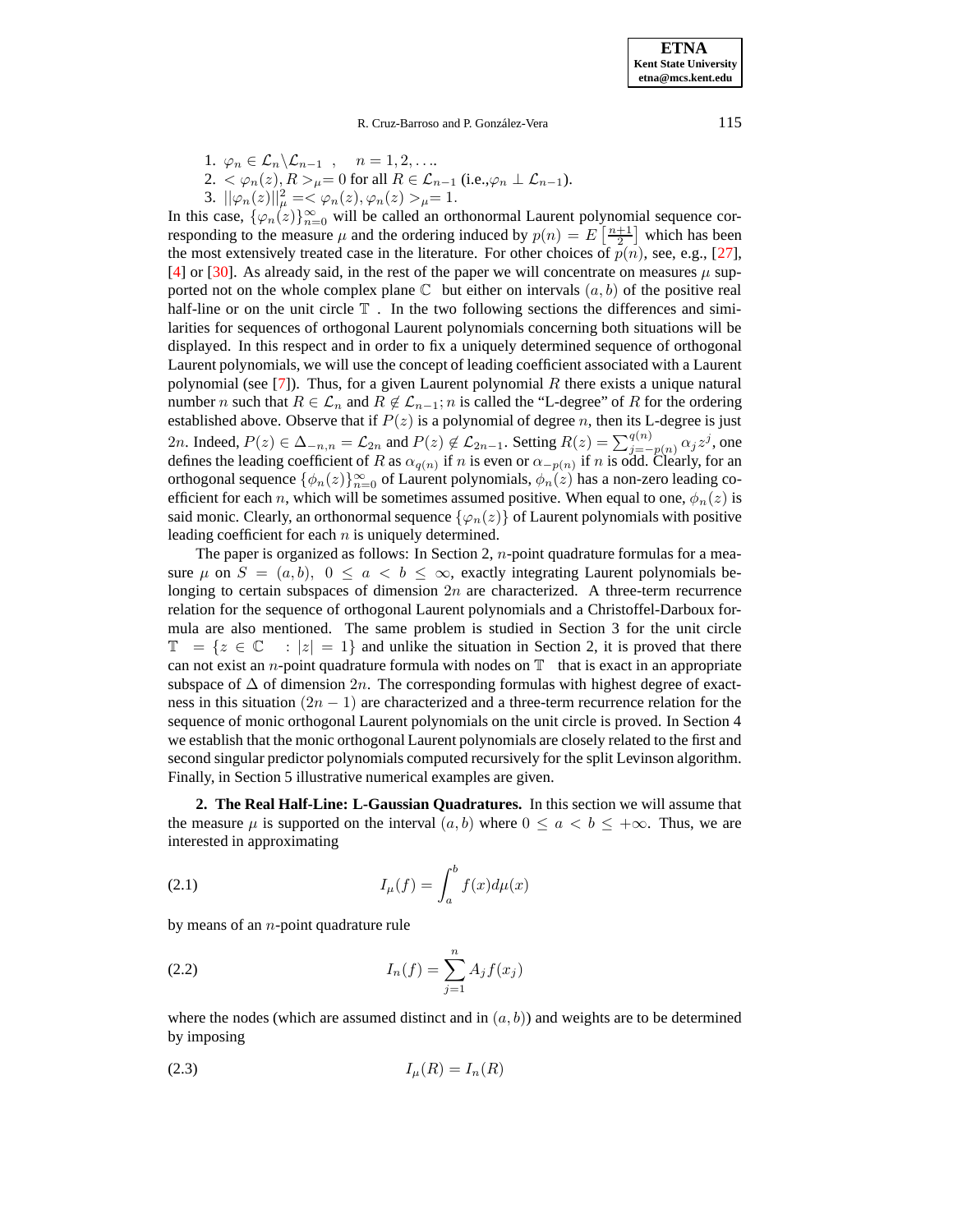$\Box$ 

#### 116 Orthogonal Laurent polynomials and quadratures

for any Laurent polynomial R with L-degree as large as possible, i.e.,  $R \in \mathcal{L}_N$ , where  $N = N(n)$  and as large as possible. For this purpose, proceed in a way similar to the polynomial case. Thus, since  $\mathcal{L}_{n-1}$  is a Tchebyshev space of dimension n on any subinterval of  $(a, b)$ , given n distinct nodes  $x_1, x_2, \ldots, x_n$  on  $(a, b)$ , the weights  $A_1, \ldots, A_n$  can be determined so that

<span id="page-3-0"></span>(2.4) 
$$
I_{\mu}(R) = I_n(R) = \sum_{j=1}^n A_j f(x_j), \quad \forall R \in \mathcal{L}_{n-1}.
$$

Furthermore, it also holds that if  $L_{n-1}(f, \cdot)$  represents the unique Laurent polynomial in  $\mathcal{L}_{n-1}$  interpolating f at the nodes  $\{x_j\}_{j=1}^n$ , then

(2.5) 
$$
I_n(f) = I_\mu(L_{n-1}(f, \cdot)).
$$

<span id="page-3-4"></span>For this reason  $I_n(f)$  given by [\(2.4\)](#page-3-0) sometimes will be called of interpolatory type.

<span id="page-3-1"></span>Now, in order to increase the "L-degree" of exactness we have the following result. THEOREM 2.1. Let  $I_n(f) = \sum_{j=1}^n A_j f(x_j)$  be an *n*-point quadrature formula such *that*  $x_i \neq 0$  *for*  $i = 1, ..., n$ *. Then,*  $I_n(f) = I_\mu(f)$  *for all*  $f \in \mathcal{L}_{n+r}$  *with*  $r \geq 0$  *if and only if 1.*  $I_n(f)$  *is of interpolatory type* 

*2.*

$$
(2.6) \t < R_n(x), h(x) > = 0, \ \forall h(x) \in \mathcal{L}_r \ (i.e., R_n(x) \perp \mathcal{L}_r),
$$

*where*  $R_n(x) = \frac{Q_n(x)}{x^{p(n)}} = \frac{\prod_{j=1}^{n} (x - x_j)}{x^{p(n)}} \in \mathcal{L}_n$ .

*Proof.* Similar to the proof of Theorem [3.1](#page-5-0) (in the next section). See also [\[20\]](#page-21-7) for the polynomial situation with  $r = n - 1$ .

It should be taken into account that since we are dealing with real-valued functions, we do not need complex conjugates in the inner product. On the other hand and concerning the integer r, one actually has  $0 \le r \le n - 1$ , since it is very easy to check that there does not exist an *n*-point quadrature formula which is exact in  $\mathcal{L}_N$  with  $N \geq 2n$ . Thus, we are interested in constructing quadrature formulas, like [\(2.2\)](#page-2-0), exact in  $\mathcal{L}_{n+r}$  with  $0 \le r \le n-1$ . From [\(2.6\)](#page-3-1) it follows that

<span id="page-3-2"></span>(2.7) 
$$
R_n(z) = \sum_{j=r+1}^n \alpha_j \varphi_j(z),
$$

where  $\{\varphi_n(z)\}_{n=0}^{\infty}$  is the corresponding sequence of orthonormal Laurent polynomials for the measure  $\mu$  on  $(a, b)$ . Now, the following question immediately arises: Is it possible to choose the parameters  $\alpha_j$  in [\(2.7\)](#page-3-2) so that  $R_n(z)$  has exactly n distinct zeros in  $(a, b)$ ?. A positive response can be given when the largest domain of exactness is required, i.e.  $r = n-1$ .

THEOREM 2.2. Let  $\varphi_n(x)$  denote the *n*-th orthonormal Laurent polynomial with respect *to the measure*  $\mu$  *on*  $(a, b)$ *. Then,* 

- *1.*  $\varphi_n(x)$  *has exactly n distinct zeros on*  $(a, b)$ *.*
- *2. The zeros of*  $\varphi_n(x)$  *and*  $\varphi_{n+1}(x)$  *interlace.*
- <span id="page-3-3"></span>*3. Let*  $x_1, \ldots, x_n$  *be the zeros of*  $\varphi_n(x)$ *. Then there exist positive weights*  $A_1, \ldots, A_n$ *, such that*

(2.8) 
$$
I_n(f) = \sum_{j=1}^n A_j f(x_j) = I_\mu(f) = \int_a^b f(x) d\mu(x), \ \ \forall f \in \mathcal{L}_{2n-1}.
$$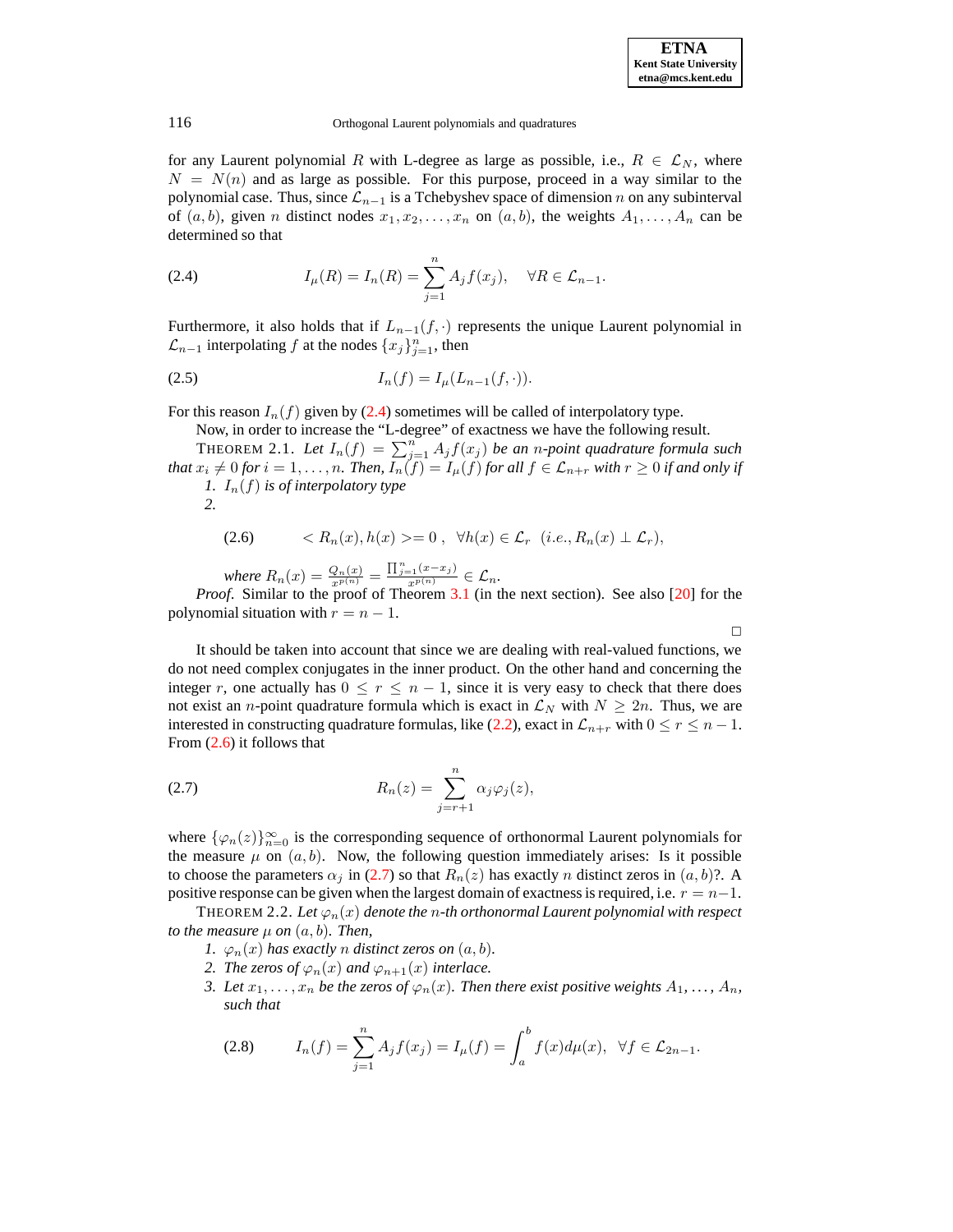*Proof.* See [\[7\]](#page-21-6), [\[19\]](#page-21-8) or [\[16\]](#page-21-9).

REMARK 2.3. *The quadrature formulas given by [\(2.8\)](#page-3-3) were earlier introduced in [\[19\]](#page-21-8) (see also [\[18\]](#page-21-10)). Through this last paper a new area of mathematics was opened leading to a strong moment problem and related topics (continued fractions, two-point Pade´ approximants,* . . .*) and where orthogonal Laurent polynomials made their appearance. These quadrature rules which we shall refer to as L-Gaussian formulas, have been considered by different authors in the last years (see [\[7\]](#page-21-6), [\[4\]](#page-21-4) or [\[5\]](#page-21-11)). For alternative approaches see [\[26\]](#page-21-12) and [\[22\]](#page-21-13). As for numerical experiments see [\[26\]](#page-21-12), [\[2\]](#page-20-1) and [\[15\]](#page-21-14).*

In the rest of the section we will survey the most relevant features of the L-Gaussian formulas in connection with the orthogonal Laurent polynomials. The closest parallelism with classical Gaussian formulas and orthogonal polynomials will be specially emphasized. We start with a three-term recurrence relation (see  $[26]$ ):

<span id="page-4-1"></span>THEOREM 2.4. Let  ${R_n(z)}_{n=0}^\infty$  be the sequence of orthogonal Laurent polynomials *normalized as follows.* Set  $R_n(z) = \frac{B_n(z)}{z^{p(n)}}$  $\frac{B_n(z)}{z^{p(n)}}$ , where  $B_n(z)$  is a monic polynomial of degree n. *Then*

$$
(2.9) \t R_{n+1}(z) = (z - \beta_{n+1}) z^{d(n)} R_n(z) - \alpha_{n+1} R_{n-1}(z), \quad n \ge 0,
$$

*with*  $R_{-1}(z) \equiv 0$ *,*  $R_0(z) \equiv 1$ *, where* 

$$
d(n) = \begin{cases} -1 & \text{if } n \text{ is even} \\ 0 & \text{if } n \text{ is odd} \end{cases}
$$

*and*

$$
\alpha_1 = \mu_0
$$
,  $\beta_1 = \frac{\mu_0}{\mu_{-1}}$ ,  $\alpha_{n+1} = \frac{\rho_n}{\rho_{n-1}}$ ,  $\beta_{n+1} = -\alpha_{n+1} \frac{\sigma_{n-1}}{\sigma_n}$ ,  $n \ge 1$ .

*Here,*

$$
\mu_k = \int_a^b x^k d\mu(x) , \quad \rho_n = \langle R_n, t^{p(n)} \rangle , \quad \sigma_n = \langle R_n, t^{-(q(n)+1)} \rangle .
$$

 $(Recall p(n) = E\left[\frac{n+1}{2}\right], q(n) = E\left[\frac{n}{2}\right]$ . *Furthermore, both*  $\alpha_n$  *and*  $\beta_n$  *are positive for*  $n \geq 1$ .

 $\Box$ 

<span id="page-4-0"></span>REMARK 2.5. *In* [\[7\]](#page-21-6) *a Favard-type theorem for the sequence*  ${R_n(z)}_{n=0}^{\infty}$  *is proved.* 

For the weights  $A_1, \ldots, A_n$  in the *n*-point L-Gaussian formula, similar results to the polynomial case are also true. Since  $\varphi_n \in \mathcal{L}_n = \Delta_{-p(n),q(n)}$  and has n distinct zeros on  $(0, \infty)$  we can write  $\varphi_n(x) = v_n x^{-p(n)} + \cdots + u_n x^{q(n)}$   $(u_n v_n \neq 0)$ . We will also require the normalization conditions:  $u_n > 0$  for all  $n = 0, 1, 2, \ldots$  First, we need the following Christoffel-Darboux formula (see [\[24\]](#page-21-15)):

THEOREM 2.6 (Christoffel-Darboux). Let  $\{\varphi_n(x)\}_{n=0}^{\infty}$  be the orthonormal sequence of *Laurent polynomials. Then, setting*  $\lambda(n) = (-1)^n$ *, one has* (2.10)

$$
\sum_{i=0}^{n} \varphi_i(x)\varphi_i(y) = \frac{\lambda(n)v_n}{u_{n+1}} \left[ (xy)^{1/2} \frac{\left(\frac{x}{y}\right)^{\lambda(n)}\varphi_{n+1}(x)\varphi_n(y) - \left(\frac{y}{x}\right)^{\lambda(n)}\varphi_n(x)\varphi_{n+1}(y)}{x-y} \right]
$$

 $\Box$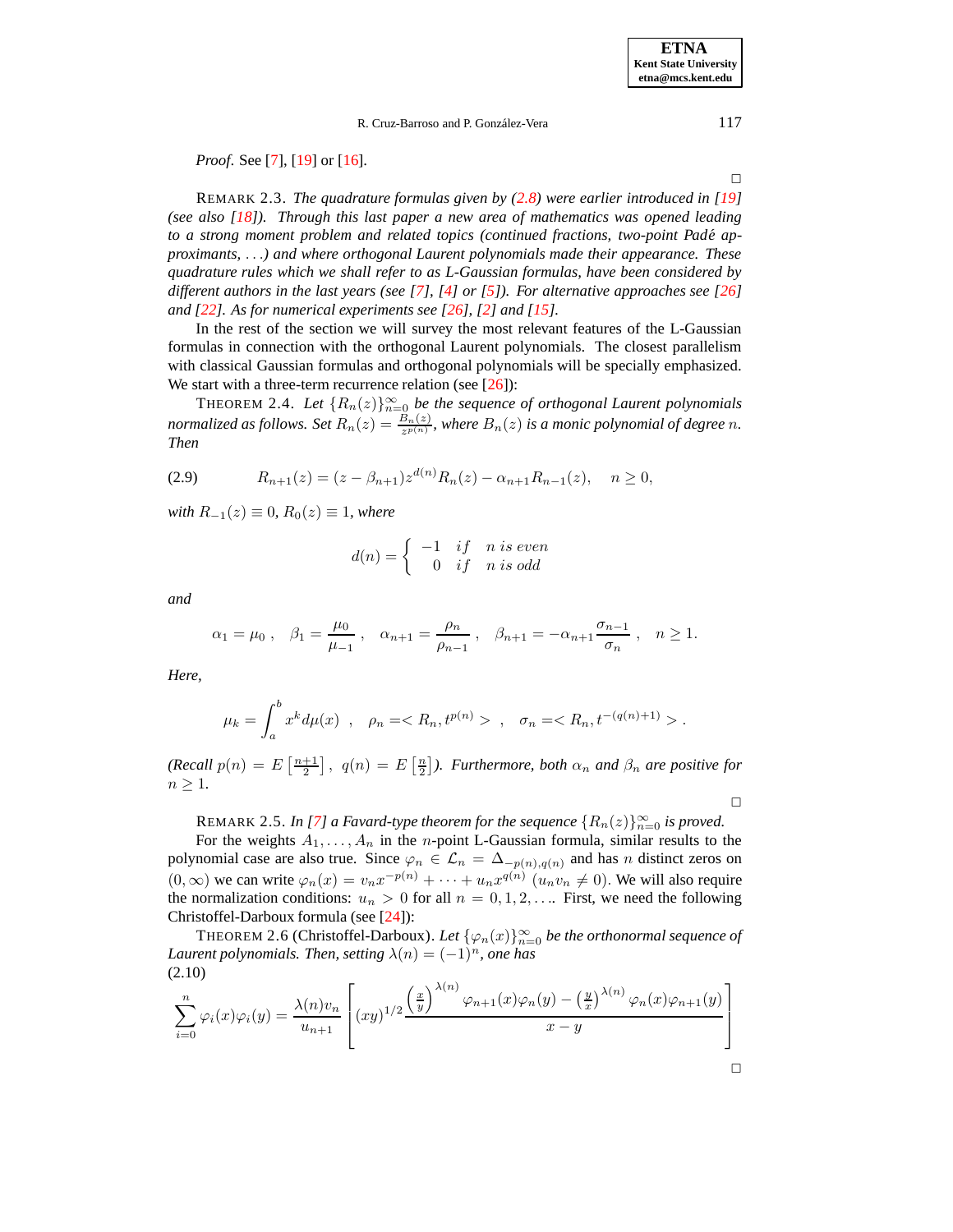Let  $l_j \in \mathcal{L}_{n-1}$  be such that  $l_j(x_k) = \delta_{j,k}$ , where  $\{x_1, \ldots, x_n\}$  as usual are the zeros of the *n*-th orthonormal Laurent polynomial  $\varphi_n(x)$ . Clearly  $l_j^2 \in \mathcal{L}_{2n-1}$ , hence  $A_j = I_{\mu}(l_j^2) >$ 0,  $j = 1, \ldots, n$ . On the other hand, from [\(2.10\)](#page-4-0) with  $x = x_j$  and letting y tend to  $x_j$ , the following theorem can be proved (see  $[6]$  for details):

<span id="page-5-3"></span>THEOREM 2.7. Let  $\varphi_n(x)$  be the *n*-th orthonormal Laurent polynomial for the measure  $\mu$ *. Then, the weights*  $\{A_j\}_{j=1}^n$  *are given by* 

<span id="page-5-2"></span>
$$
A_j = \frac{1}{\sum_{i=0}^{n-1} \varphi_i^2(x_j)}, \quad j = 1, \dots, n.
$$

REMARK 2.8. *As a conclusion we can say that the* n*-point L-Gaussian quadrature rule [\(1.1\)](#page-0-0) is completely characterized in terms of the orthonormal Laurent polynomials*  $\{\varphi_k(z)\}_{k=0}^n$  *which can be recursively computed by relation* [\(2.9\)](#page-4-1)*.* 

**3. The Unit Circle: Szego¨ Quadratures.** In this section we shall be concerned with positive measures supported on the unit circle  $\mathbb T$  which in the sequel will be denoted by  $\sigma$  (in order to avoid a possible confusion with the measure  $\mu$  on  $(0, \infty)$  considered in Section 2). Since we will deal now with complex-valued functions, complex conjugation will be again required in the inner product induced by  $\sigma$ , i.e.

(3.1) 
$$
\langle f, g \rangle_{\sigma} = \int_{-\pi}^{\pi} f(e^{i\theta}) \overline{g(e^{i\theta})} d\sigma(\theta) , \quad f, g \in L_2^{\sigma}(\mathbb{T})
$$

We are interested in approximating the integral

(3.2) 
$$
I_{\sigma}(f) = \int_{\mathbb{T}} f(z) d\sigma(z) = \int_{-\pi}^{\pi} f(e^{i\theta}) d\sigma(\theta)
$$

by an *n*-point quadrature rule with nodes on  $\mathbb{T}$ ,

(3.3) 
$$
I_n(f) = \sum_{j=1}^n \lambda_j f(z_j) , \quad z_j \neq z_k \ (j \neq k) , \quad z_j \in \mathbb{T} , \quad \forall j = 1, ..., n
$$

Thus, starting from n distinct nodes  $z_1, \ldots, z_n$  on  $\mathbb T$ , and since  $\mathcal L_{n-1}$  is also a Tchebyshev space of dimension n on  $\mathbb T$ , weights  $\lambda_1, \ldots, \lambda_n$  can be determined so that

(3.4) 
$$
I_{\sigma}(f) = I_{n}(f) , \quad \forall f \in \mathcal{L}_{n-1}.
$$

Here it also holds that  $I_n(f)$ , characterized by [\(3.4\)](#page-5-1), can be represented as

(3.5) 
$$
I_n(f) = I_{\sigma} (R_{n-1}(f, \cdot)),
$$

where  $R_{n-1}(f, \cdot)$  is the Laurent polynomial in  $\mathcal{L}_{n-1}$  which interpolates f at the nodes  $\{z_j\}_{j=1}^n$ . However, the first difference with the real half-line appears when an appropriate selection of the nodes  $\{z_j\}_{j=1}^n$  is required in order to increase the dimension of the subspace of Laurent polynomials where exactness of the quadrature formula takes place. Because of the inner product [\(3.1\)](#page-5-2), we need the following subspaces for  $r \geq 0$ ,

<span id="page-5-1"></span>
$$
\mathcal{L}_{r*} = \{f \in \Delta ,\ f_* \in \mathcal{L}_r\} = \Delta_{-q(r),p(r)},
$$

where for  $f \in \Delta$ :  $f_*(z) = f\left(\frac{1}{\overline{z}}\right)$  ("substar-conjugation"). Under these conditions, orthogonality immediately arises, as follows (compare with Theorem [2.1\)](#page-3-4).

<span id="page-5-0"></span> $\text{THEOREM 3.1. } Let \, I_n(f) = \sum_{j=1}^n \lambda_j f(z_j)$  be an *n-point quadrature formula such that*  $z_j \neq 0$  for  $j = 1, \ldots, n$ . Then  $I_n(f)$  is exact in  $\mathcal{L}_n\mathcal{L}_{r*}$ ,  $r \geq 0$ , if and only if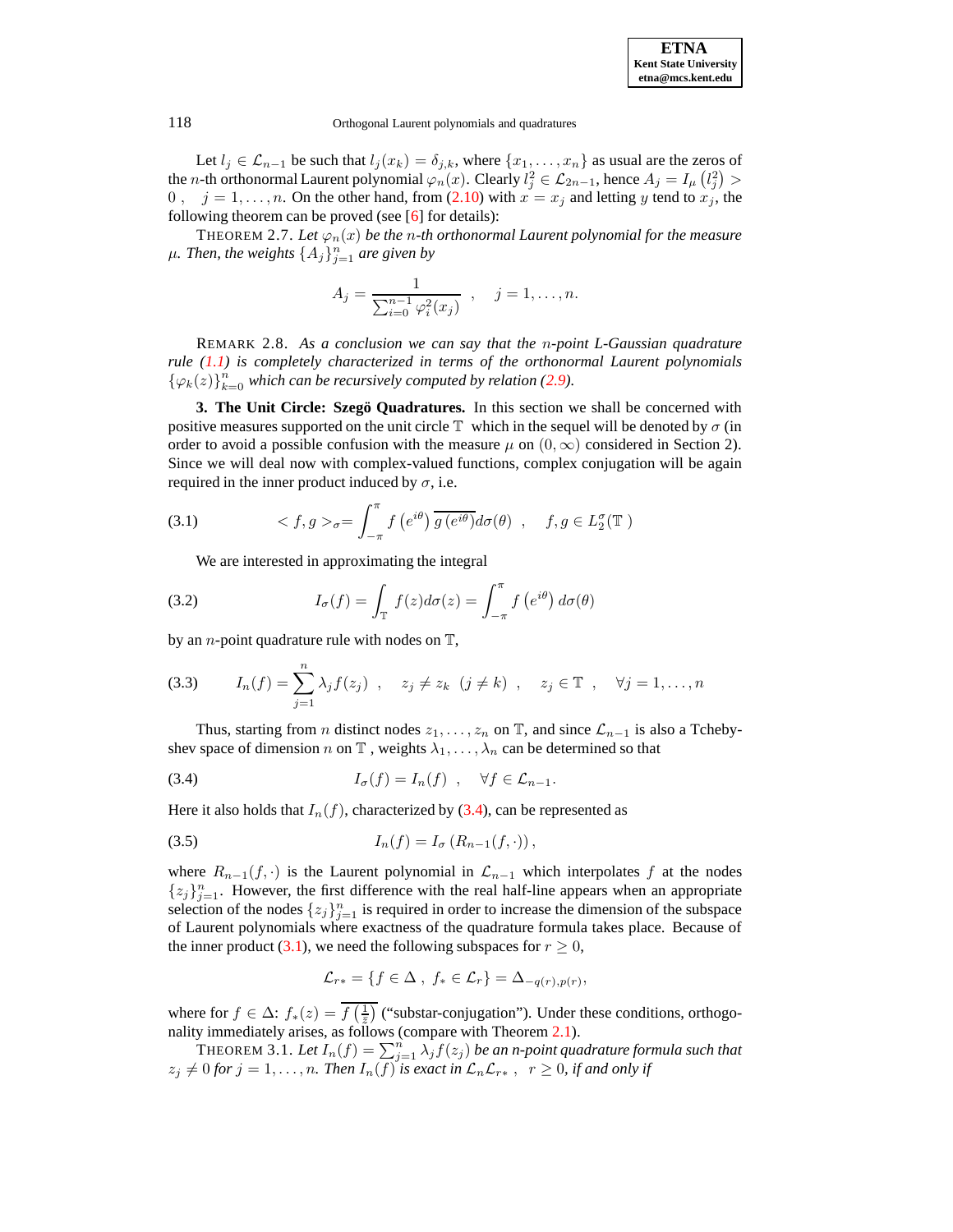<span id="page-6-0"></span>\n- 1. 
$$
I_n(f)
$$
 is exact in  $\mathcal{L}_{n-1}$ .
\n- 2.  $(3.6) \quad < R_n(z), g(z) >_{\sigma} = 0 \,, \forall g \in \mathcal{L}_r \ (i.e., R_n \perp \mathcal{L}_r),$
\n

*where*  $R_n(z) = \frac{Q_n(z)}{z^{p(n)}}$  $\frac{Q_n(z)}{z^{p(n)}} = \frac{\prod_{j=1}^n (z-z_j)}{z^{p(n)}} \in \mathcal{L}_n.$ 

*Proof*.- " $\implies$ " 1.- Trivial. 2.- Recall that  $\mathcal{L}_n\mathcal{L}_{r*} = \Delta_{-(p(n)+q(r)),(q(n)+p(r))}$  and  $\mathcal{L}_r = \Delta_{-p(r),q(r)}$ . Thus,  $\langle R_n(z), g(z) \rangle_{\sigma} = 0$  for all  $g(z) \in \mathcal{L}_r$  is equivalent to  $\langle R_n(z), z^j \rangle_{\sigma} = 0$  for all  $-p(r) \le j \le q(r)$ . Now,

$$
\langle R_n(z), z^j \rangle_{\sigma} = \int_{-\pi}^{\pi} R_n(z) z^{-j} \sigma(\theta) d\theta = \int_{-\pi}^{\pi} \frac{Q_n(z)}{z^{p(n)+j}} \sigma(\theta) d\theta.
$$

For  $j = q(r)$  and since  $Q_n(z)$  has exact degree n, we see that

$$
\frac{Q_n(z)}{z^{p(n)+q(r)}} \in \Delta_{-(p(n)+q(r)),(n-p(n)-q(r))} = \Delta_{-(p(n)+q(r)),(q(n)-q(r))} \subset
$$
  

$$
\subset \Delta_{-(p(n)+q(r)),(q(n)+q(r))} = \mathcal{L}_n \mathcal{L}_{r*}.
$$

On the other hand, for  $j = -p(r)$  we have

$$
\frac{Q_n(z)}{z^{p(n)-p(r)}} \in \Delta_{-(p(n)-p(r)),(n-p(n)-p(r))} = \Delta_{-(p(n)-p(r)),(q(n)+p(r))} \subset
$$
  

$$
\subset \Delta_{-(p(n)+q(r)),(q(n)+p(r))} = \mathcal{L}_n \mathcal{L}_{r*}.
$$

Thus, for  $-p(r) \leq j \leq q(r)$ ,  $R_n(z)z^{-j} \in \mathcal{L}_n\mathcal{L}_{r\ast}$ . Therefore one can write

$$
\langle R_n(z), z^j \rangle_{\sigma} = I_{\sigma} \left( R_n(z) z^{-j} \right) = I_n \left( R_n(z) z^{-j} \right) = 0
$$

since  $R_n(z_i) = 0$ .

" $\Longleftarrow$ " Let  $z_1, \ldots, z_n$  be the zeros of  $R_n(z) \in \mathcal{L}_n$  so that [\(3.6\)](#page-6-0) holds. Then a quadrature formula based upon these nodes, such as  $I_n(f) = \sum_{j=1}^n \lambda_j f(z_j)$ , can be determined so that it is exact in  $\mathcal{L}_{n-1}$ . Setting  $L^{(j)}(z) \in \mathcal{L}_{n-1}$  such that  $L^{(j)}(z_k) = \delta_{jk}$ , then  $\lambda_j = I_{\sigma}(L^{(j)})$ for all  $j = 1, \ldots, n$ .

Take  $L(z) \in \mathcal{L}_n \mathcal{L}_{r^*}$  and define  $A(z) = L(z) - \sum_{j=1}^n L(z_j) L^{(j)}(z)$ . Thus,  $A \in \mathcal{L}_n \mathcal{L}_{r^*}$ ,  $A(z_j) = 0$  for all  $j = 1, \dots, n$ , and we can write

$$
A(z) = \frac{Q_n(z)S(z)}{z^{p(n)+q(r)}}, \ S(z) \in \Pi_r.
$$

Observe that  $A(z) = R_n(z)H(z)$  with  $H(z) = \frac{S(z)}{z^{q(r)}}$  $\frac{S(z)}{z^{q(r)}}$ . Hence, setting  $T(z) = H_*(z) \in \mathcal{L}_r$ , we have

$$
I_{\sigma}(A(z)) = I_{\sigma}(R_n(z)T_*(z)) = \langle R_n(z), T(z) \rangle_{\sigma} = 0,
$$

which yields

$$
I_{\sigma}(L(z)) = I_{\sigma}\left(A(z) + \sum_{j=1}^{n} L(z_j)L^{(j)}(z)\right) = I_{\sigma}(A(z)) + I_{\sigma}\left(\sum_{j=1}^{n} L(z_j)L^{(j)}(z)\right) = \sum_{j=1}^{n} I_{\sigma}(L^{(j)}(z))L(z_j) = I_{n}(L).
$$

 $\Box$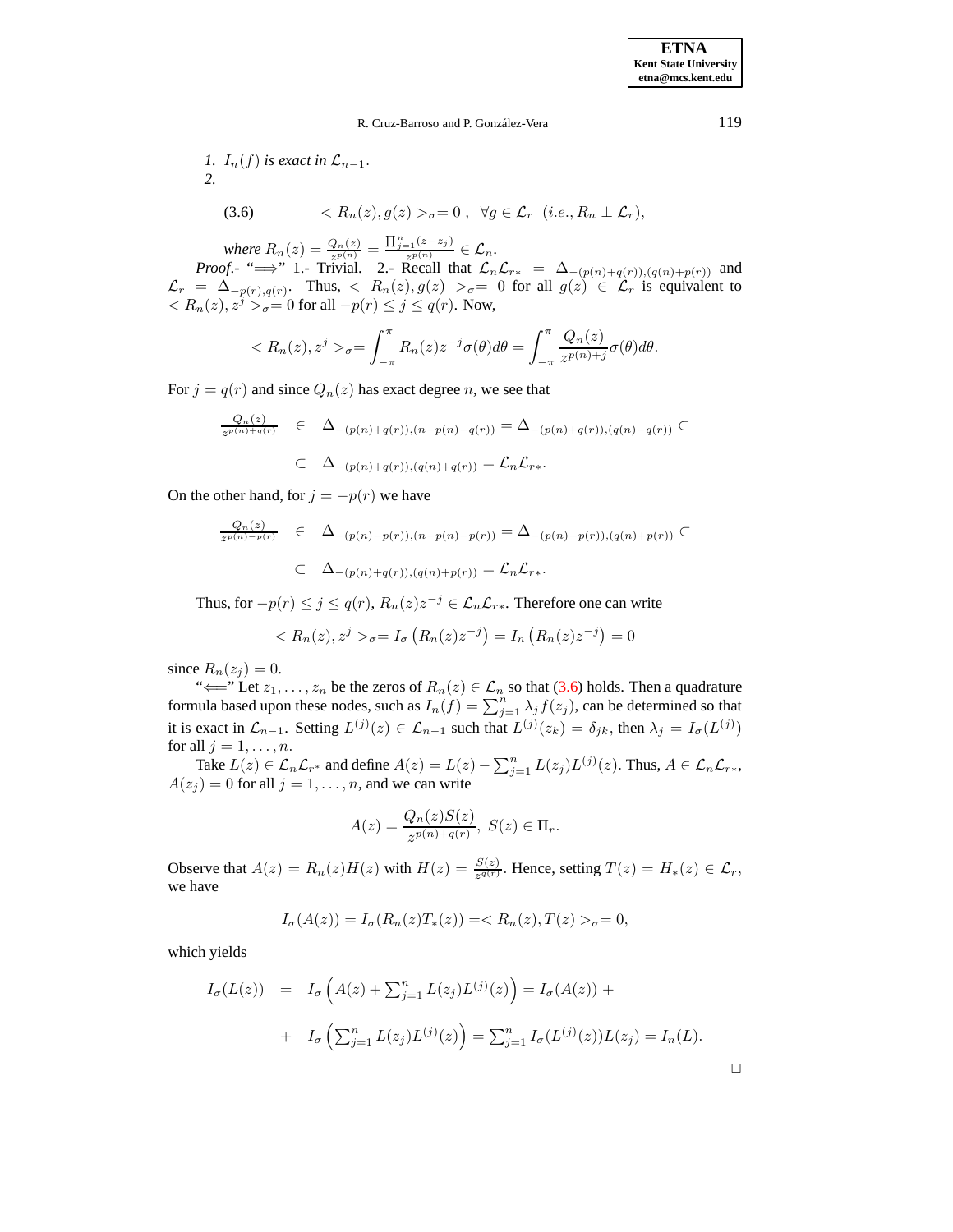Consider now the family of monic Szegö polynomials  $\{\rho_n(z)\}_{n=0}^{\infty}$  orthogonal with respect to the inner product [\(3.1\)](#page-5-2), i.e., for  $n = 0, 1, \dots$  then  $\rho_n(z)$  satisfies

(3.7) 
$$
\langle \rho_n(z), z^m \rangle_{\sigma} = 0 \quad (0 \le m \le n-1)
$$

and

(3.8) 
$$
\langle \rho_n(z), \rho_n(z) \rangle_{\sigma} = \langle \rho_n(z), z^n \rangle_{\sigma} = \Delta_n/\Delta_{n-1},
$$

where  $\Delta_n$  is the *n*-th Toeplitz determinant of the trigonometric moments of  $\sigma$ . Set  $\rho_n^*(z)$  =  $z^n \rho_{n*}(z)$  (reciprocal polynomial). Then, from the above orthogonality conditions both for  $\{\rho_n(z)\}_{n=0}^{\infty}$  and  $\{\phi_n(z)\}_{n=0}^{\infty}$  (recall that  $\phi_n(z)$  denotes the  $n-th$  orthogonal Laurent polynomial with respect to the measure  $\sigma$ ) the following relation between  $\phi_n(z)$  and  $\rho_n(z)$  is deduced:

<span id="page-7-0"></span>(3.9) 
$$
\phi_{2n}(z) = \frac{1}{z^n} \rho_{2n}(z), \quad \phi_{2n+1}(z) = \frac{1}{z^{n+1}} \rho_{2n+1}^*(z).
$$

On the other hand, it is well known (see [\[1\]](#page-20-2)) that the zeros of the polynomial  $\rho_n(z)$  are located in  $\mathbb{D} = \{z \in \mathbb{C} : |z| < 1\}$  and consequently, the zeros of  $\rho_n^*(z)$  in  $\mathbb{E} = \{z \in \mathbb{C} :$  $|z| > 1$ . From this fact and [\(3.9\)](#page-7-0) we obtain the following result

LEMMA 3.2. *The zeros of*  $\phi_{2n}(z)$  *and*  $\phi_{2n+1}(z)$  *are located in*  $\mathbb{D}$  *and*  $\mathbb{E}$  *respectively.*  $\Box$ 

REMARK 3.3. Actually r in Theorem [3.1](#page-5-0) should be taken such that  $0 \le r \le n - 1$ . *Indeed, assume*  $r \geq n$ *, i.e.,*  $r = n + k$  *with*  $k \geq 0$ *. Then,*  $\mathcal{L}_n \mathcal{L}_{r*} = \Delta_{-(n+q(k)), (n+p(k))}$  *since for*  $p(n) = E\left[\frac{n+1}{2}\right]$  *and*  $q(n) = n - p(n) = E\left[\frac{n}{2}\right]$  *it holds that*  $p(r+s) = p(r) + p(s)$  *and*  $q(r + s) = q(r) + q(s)$ . *Thus, if*  $Q_n(z) = \prod_{j=1}^n (z - z_j)$ *, then* 

<span id="page-7-1"></span>
$$
|Q_n(z)|^2 = Q_n(z)\overline{Q_n(z)} \in \Delta_{-n,n} \subset \mathcal{L}_n \mathcal{L}_{r*} \quad (z = e^{i\theta}).
$$

*Hence*,  $0 < \int_{-\pi}^{\pi} |Q_n(z)|^2 d\sigma(\theta)$  *and*  $I_n(\vert Q_n(z) \vert^2) = 0$ .

Let us next see what happens with the largest reachable domain of exactness, i.e., if  $r = n - 1$ . Unlike the situation on the half-line we have the following negative result.

THEOREM 3.4. *There can not exist an* n*-point quadrature formula with nodes on* T *to be exact* in  $\mathcal{L}_n \mathcal{L}_{(n-1)*}$ *. Proof.*- Suppose that there exists such a formula:

$$
I_n(f) = \sum_{j=1}^n \lambda_j f(z_j) = I_{\sigma}(f)
$$

where  $|z_i|=1$  for  $i=1,\ldots,n$ . Define  $R_n(z)=\frac{(z-z_1)\cdots(z-z_n)}{z^{p(n)}}\in\mathcal{L}_n$ . Then by Theorem [3.1,](#page-5-0)  $R_n \perp \mathcal{L}_{n-1}$ .

Thus, if  $\{\phi_k(z)\}_{k=0}^{\infty}$  is a sequence of orthogonal Laurent polynomials, then  $R_n(z)$  $\lambda_n \phi_n(z)$  ( $\lambda_n \neq 0$ ). So, the nodes  $z_1, \ldots, z_n$  are the zeros of  $\phi_n(z)$ , which can not be located on  $\mathbb T$  by Lemma [3.2](#page-7-1) and a contradiction arises.

 $\Box$ 

<span id="page-7-2"></span>Now, the next step would be to consider the case  $r = n - 2$ . More precisely, one might wonder is it possible to construct an *n*-point quadrature formula with distinct nodes  $\{z_j\}$  on T to be exact in  $\mathcal{L}_n \mathcal{L}_{(n-2)*}$ ? By Theorem [3.1](#page-5-0) if  $R_n(z) = \frac{\prod_{j=1}^n (z-z_j)}{z^{p(n)}}$  then  $R_n(z) \perp \mathcal{L}_{n-2}$ . Hence,

(3.10) 
$$
R_n(z) = \alpha \phi_n(z) + \beta \phi_{n-1}(z), \quad \alpha, \beta \in \mathbb{C},
$$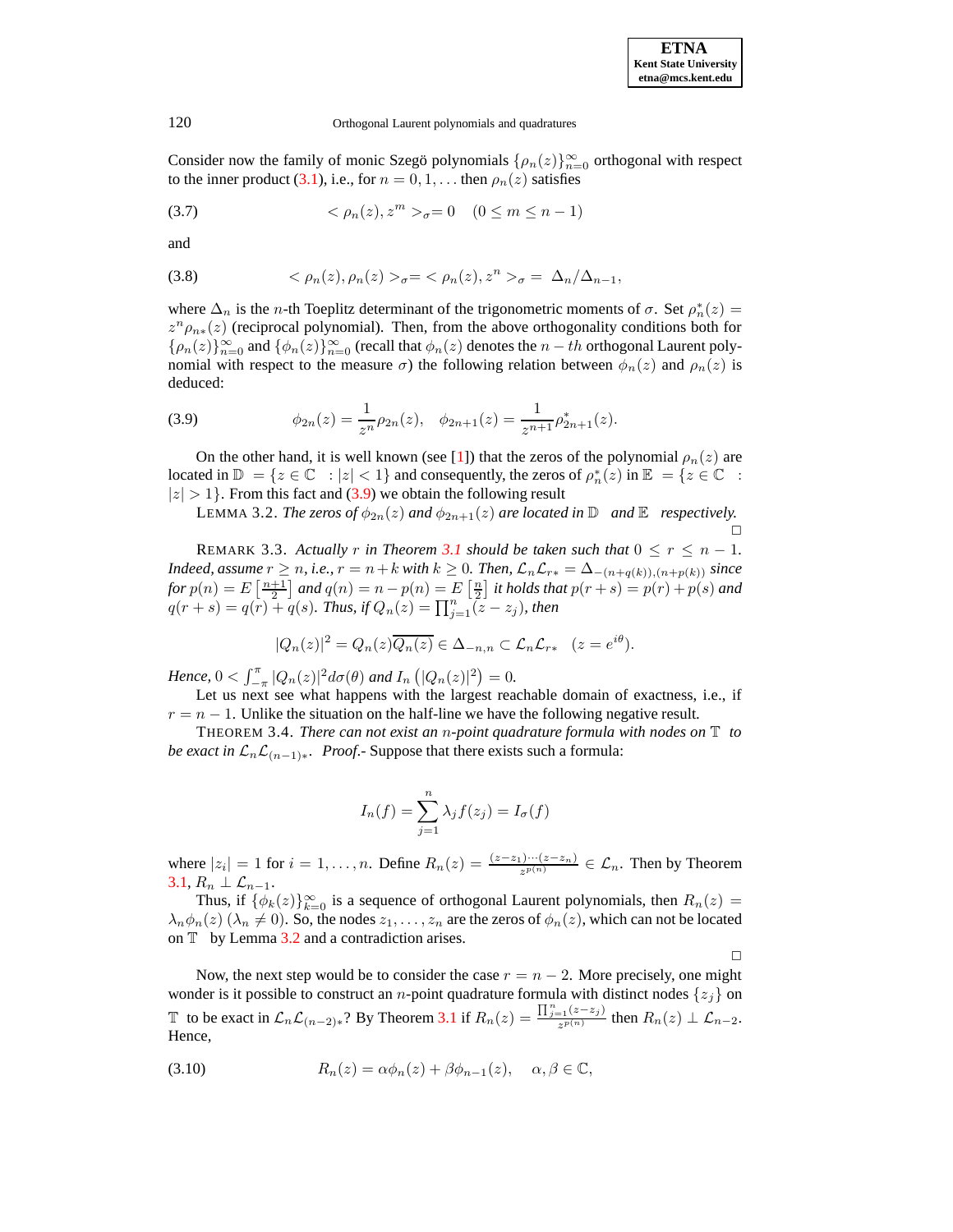**ETNA Kent State University etna@mcs.kent.edu**

where  $\{\phi_k(z)\}_{k=0}^{\infty}$  is a sequence of orthogonal Laurent polynomials. So, from [\(3.10\)](#page-7-2) the above question can be reformulated as follows: Is it possible to find  $\alpha$  and  $\beta$  in [\(3.10\)](#page-7-2) so that  $R_n(z)$  has its zeros on  $\mathbb T$  ?

<span id="page-8-0"></span>THEOREM 3.5. *Parameters* α *and* β *in [\(3.10\)](#page-7-2) can be conveniently chosen so that*  $R_n(z) = \alpha \phi_n(z) + \beta \phi_{n-1}(z)$  has exactly *n* distinct zeros on  $\mathbb{T}$ .

*Proof.* Setting  $R_n(z) = \frac{N_n(z)}{z^{p(n)}}$  $\frac{N_n(z)}{z^{p(n)}}$ , with  $N_n(z)$  being a polynomial of degree *n* at most depending on  $\alpha$  and  $\beta$ . These parameters should be chosen so that  $N_n(z)$  satisfies the following:

1.  $N_n(z)$  has exact degree n.

2.  $N_n^*(z) = \lambda_n N_n(z)$  with  $\lambda_n \neq 0$ .

3.  $\langle N_n(z), z^k \rangle_{\sigma} = 0, 1 \le k \le n - 1, \langle N_n(z), 1 \rangle_{\sigma} \neq 0, \langle N_n(z), z^n \rangle_{\sigma} \neq 0.$ Now by using Theorem 6.2 in [\[17\]](#page-21-17) the proof follows.

Hence, from Theorems [3.1](#page-5-0) and [3.5](#page-8-0) we obtain the the following result

<span id="page-8-1"></span>THEOREM 3.6. Let  $\{z_1 \ldots, z_n\}$  be the n distinct zeros of  $R_n(z) = \alpha \phi_n(z) + \beta \phi_{n-1}(z)$ *as* given in Theorem [3.5.](#page-8-0) Then, there exist positive numbers  $\lambda_1, \ldots, \lambda_n$  such that

$$
I_n(f) = \sum_{j=1}^n \lambda_j f(z_j) = I_{\sigma}(f) \quad , \quad \forall f \in \mathcal{L}_n \mathcal{L}_{(n-2)*}.
$$

*Proof.* It only remains to prove that the weights  $\lambda_1, \ldots, \lambda_n$  are positive. Indeed, for  $1 \leq j \leq n$ , let  $L^{(j)}(z) \in \mathcal{L}_{(n-1)}$  be such that  $L_j(z_k) = \delta_{j,k}$  for  $1 \leq j, k \leq n$ . Then, for  $z \in \mathbb{T}$ ,  $|L_j(z)|^2 \in \mathcal{L}_{(n-1)}\mathcal{L}_{(n-1)*} = \mathcal{L}_n\mathcal{L}_{(n-2)*}$  as can be checked easily. Now, the proof immediately follows, since

$$
0 < I_{\sigma} (|L_j|^2) = \sum_{k=1}^{n} \lambda_k |L_j(z_k)|^2 = \lambda_j , \quad j = 1, ..., n.
$$

<span id="page-8-2"></span>So, from Theorems [3.1](#page-5-0) and [3.6](#page-8-1) quadrature formulas with nodes on  $\mathbb T$  which are exact in  $\mathcal{L}_n\mathcal{L}_{(n-2)*}$  can be essentially characterized by means of the Laurent polynomials of the form

$$
(3.11) \t\t R_n(z) = \alpha \phi_n(z) + \beta \phi_{n-1}(z),
$$

which by analogy with the polynomial situation (see e.g. [\[1\]](#page-20-2)) could be called "paraorthogonal Laurent polynomials". On the other hand, one also has that

$$
\mathcal{L}_n \mathcal{L}_{(n-2)*} = \mathcal{L}_{(n-1)} \mathcal{L}_{(n-1)*} = \Delta_{-(n-1),(n-1)}.
$$

Quadrature formulas with nodes on  $\mathbb T$  to be exact in  $\Delta_{-(n-1),(n-1)}$  were earlier introduced by Jones, et al. ([\[17\]](#page-21-17)) in connection with the solution of the trigonometric moment problem (see also  $[29]$  and  $[14]$ ). Such quadratures were named "Szegö formulas" and all studied in a series of recent papers: [\[13\]](#page-21-20), [\[25\]](#page-21-21), [\[8\]](#page-21-22) [\[9\]](#page-21-23).

As a consequence, making  $R_n(z) = \alpha \phi_n(z) + \beta \phi_{n-1}(z) = \frac{N_n(z)}{z^{p(n)}}$  $\frac{N_n(z)}{z^{p(n)}}$ , by Theorem 6.1 in [\[17\]](#page-21-17) one can write

$$
N_n(z) = \lambda_n \left[ \rho_n(z) + \tau_n \rho_n^*(z) \right] , \quad \lambda_n \neq 0 , \quad |\tau_n| = 1.
$$

In [\[17\]](#page-21-17) polynomials of the form  $\rho_n(z) + \tau \rho_n^*(z)$  are called "para-orthogonal". In the next section we will concentrate on the particular cases  $\tau_n = \pm 1$ .

 $\Box$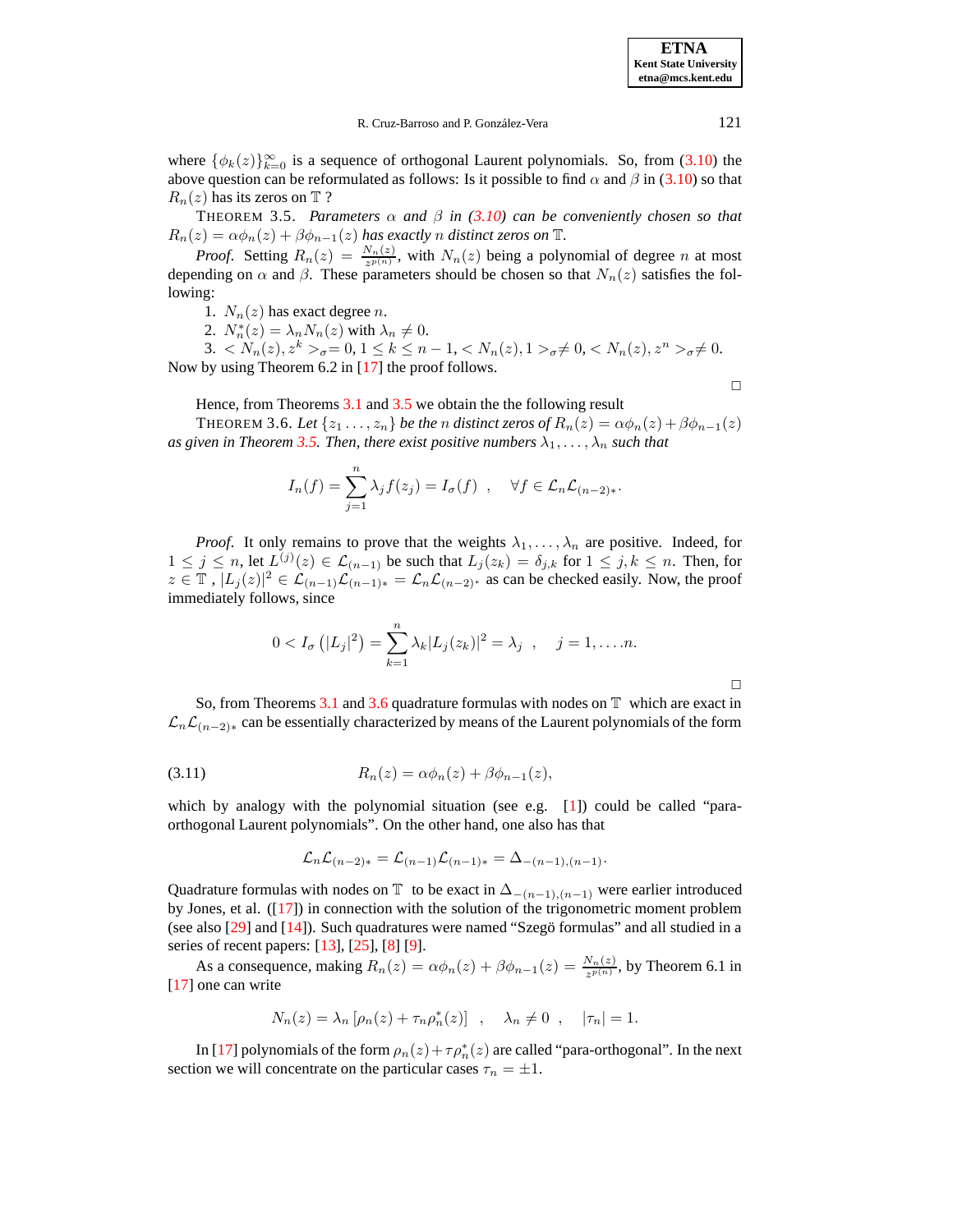**ETNA Kent State University etna@mcs.kent.edu**

### 122 Orthogonal Laurent polynomials and quadratures

In the rest of this section we will continue to emphasize the analogies and differences between the real half-line and the unit circle. The following theorem yields an alternative expression for the weights  $\lambda_j$  (compare with Theorem [2.7\)](#page-5-3).

THEOREM 3.7. Let  $\{\tilde{\phi}_k\}_{k=0}^{\infty}$  be the sequence of orthonormal Laurent polynomials and  $\int \int f(x) \, dx = \sum_{j=1}^n \lambda_j f(z_j) = \overline{I_{\sigma}(f)}$  *for all*  $f \in \mathcal{L}_n \mathcal{L}_{(n-2)*}$ *. Then* 

<span id="page-9-0"></span>
$$
\lambda_j = \frac{1}{\sum_{k=0}^{n-1} |\tilde{\phi}_k(z_j)|^2}.
$$

*Proof.* Direct consequence of Proposition 3.4 in [\[13\]](#page-21-20) and [\(3.9\)](#page-7-0).

<span id="page-9-3"></span> $\Box$ 

REMARK 3.8. *Observe that unlike the real half-line situation now the nodes*  $\{z_j\}_{j=1}^n$  *in the quadrature formula are not the zeros of*  $\tilde{\phi}_n(z)$ 

<span id="page-9-2"></span>THEOREM 3.9 (Three-term recurrence relation). Let  $\{\delta_n\}_{n=1}^{\infty}$  be the sequence of Schur *parameters* (or *reflection coefficients*) *for the measure*  $\sigma$ *, i.e.,*  $\delta_n = \rho_n(0)$ *, where*  $\rho_n(z)$  *is the n-th monic Szegö polynomial with respect to the measure*  $\sigma$ *, and let*  $\{\phi_n(z)\}_{n=0}^{\infty}$  *be the sequence of monic orthogonal Laurent polynomials. Then, it holds that*

$$
(3.12) \ \phi_n(z) = \left(A_n + \overline{A_{n-1}} z^{(-1)^n}\right) \phi_{n-1}(z) + \left(1 - |\delta_{n-1}|^2\right) z^{(-1)^n} \phi_{n-2}(z), \quad n \ge 2,
$$

*with*

$$
\phi_0(z) \equiv 1, \quad \phi_1(z) = \overline{\delta_1} + \frac{1}{z}, \quad A_n = \begin{cases} \delta_n, & \text{if } n \text{ is even,} \\ \overline{\delta_n}, & \text{if } n \text{ is odd.} \end{cases}
$$

*Proof*.- From the recurrence relations satisfied by the Szegö polynomials (see [\[28\]](#page-21-24)):

(3.13) 
$$
\rho_0(z) = \rho_0^*(z) \equiv 1
$$

$$
\rho_n(z) = z\rho_{n-1}(z) + \delta_n \rho_{n-1}^*(z)
$$

$$
\rho_n^*(z) = \overline{\delta_n} z\rho_{n-1}(z) + \rho_{n-1}^*(z)
$$
  $n = 1, 2, ...$ 

<span id="page-9-1"></span>we deduce the initial conditions  $\phi_0(z) = \rho_0(z) \equiv 1$ ,  $\phi_1(z) = \frac{1}{z} \rho_1^*(z) = \frac{1}{z} \left(1 + \overline{\delta_1} z\right) =$  $\overline{\delta_1} + \frac{1}{z}$  (since  $\rho_1(z) = \rho_1(0) + z = \delta_1 + z$ ) and the relations

(3.14)

$$
\phi_{2n}(z) = \frac{1}{z^n} \rho_{2n}(z) = \frac{1}{z^n} \left[ z \rho_{2n-1}(z) + \delta_{2n} \rho_{2n-1}^*(z) \right] = \frac{1}{z^{n-1}} \rho_{2n-1}(z) +
$$
  
+  $\delta_{2n} \frac{1}{z^n} \rho_{2n-1}^*(z) = \frac{1}{z^{n-1}} \left[ z \rho_{2n-2}(z) + \delta_{2n-1} \rho_{2n-2}^*(z) \right] + \delta_{2n} \frac{1}{z^n} \rho_{2n-1}^*(z) =$   
=  $\frac{1}{z^{n-2}} \rho_{2n-2}(z) + \delta_{2n-1} \frac{1}{z^{n-1}} \rho_{2n-2}^*(z) + \delta_{2n} \frac{1}{z^n} \rho_{2n-1}^*(z) = \frac{1}{z^{n-2}} \rho_{2n-2}(z) +$   
+  $\delta_{2n-1} \frac{1}{z^{n-1}} \left[ \rho_{2n-1}^*(z) - \overline{\delta_{2n-1}} z \rho_{2n-2}(z) \right] + \delta_{2n} \frac{1}{z^n} \rho_{2n-1}^*(z) =$   
=  $\frac{1}{z^{n-2}} \rho_{2n-2}(z) + \delta_{2n-1} \frac{1}{z^{n-1}} \rho_{2n-1}^*(z) - \delta_{2n-1} \overline{\delta_{2n-1}} \frac{1}{z^{n-2}} \rho_{2n-2}(z) +$   
+  $\delta_{2n} \frac{1}{z^n} \rho_{2n-1}^*(z) = (\delta_{2n} + \delta_{2n-1} z) \frac{1}{z^n} \rho_{2n-1}^*(z) + (1 - |\delta_{2n-1}|^2) \frac{1}{z^{n-2}} \rho_{2n-2}(z)$   
=  $(\delta_{2n} + \delta_{2n-1} z) \phi_{2n-1}(z) + (1 - |\delta_{2n-1}|^2) z \phi_{2n-2}(z)$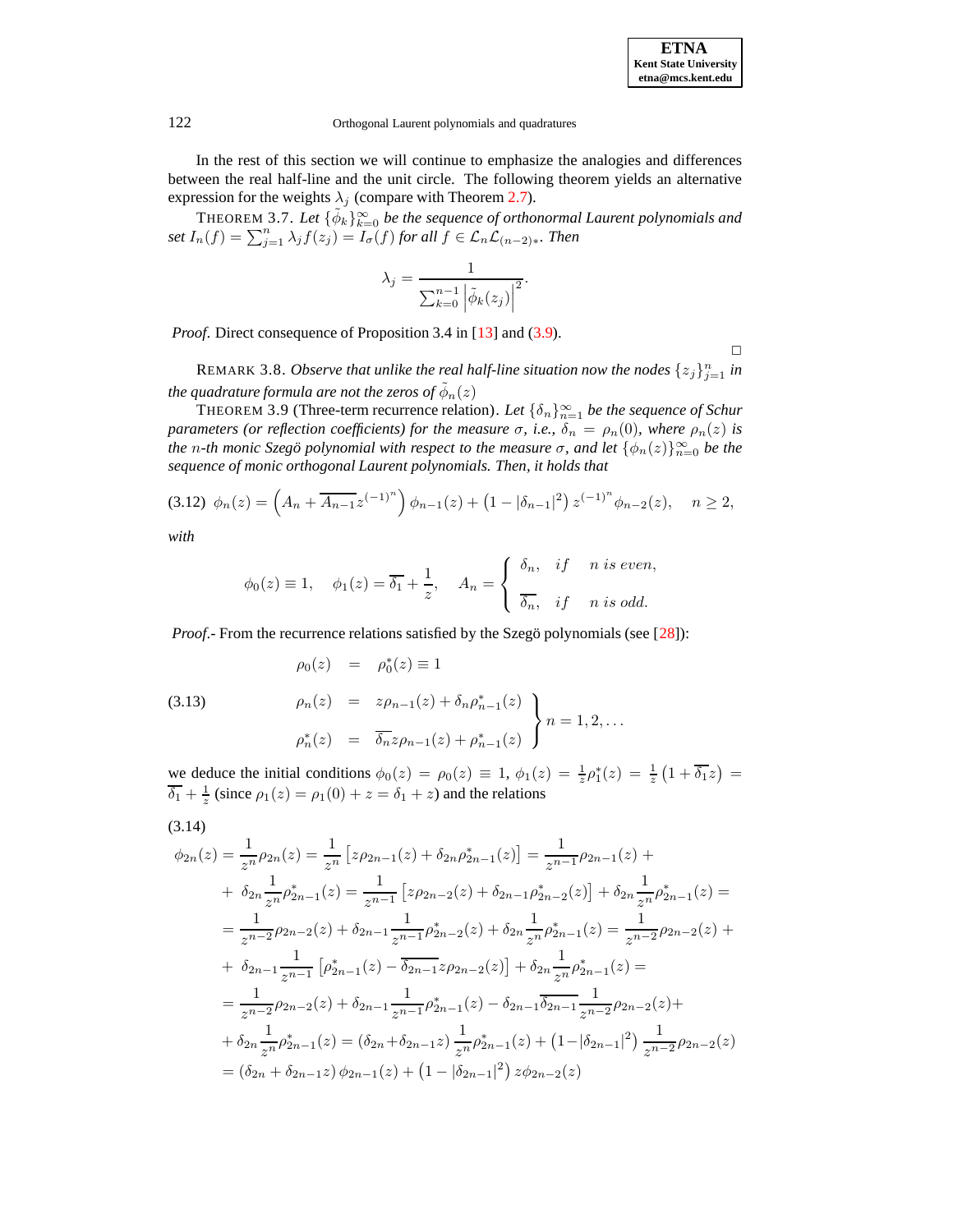<span id="page-10-0"></span>and

$$
(3.15)
$$
\n
$$
\phi_{2n+1}(z) = \frac{1}{z^{n+1}} \rho_{2n+1}^*(z) = \frac{1}{z^{n+1}} \left[ \overline{\delta_{2n+1}} z \rho_{2n}(z) + \rho_{2n}^*(z) \right] = \overline{\delta_{2n+1}} \frac{1}{z^n} \rho_{2n}(z) + \frac{1}{z^{n+1}} \left( \overline{\delta_{2n}} z \rho_{2n-1}(z) + \rho_{2n-1}^*(z) \right) =
$$
\n
$$
= \overline{\delta_{2n+1}} \frac{1}{z^n} \rho_{2n}(z) + \overline{\delta_{2n}} \frac{1}{z^n} \rho_{2n-1}(z) + \frac{1}{z^{n+1}} \rho_{2n-1}^*(z) + \rho_{2n-1}^*(z) = \overline{\delta_{2n+1}} \frac{1}{z^n} \rho_{2n}(z)
$$
\n
$$
+ \overline{\delta_{2n}} \frac{1}{z^{n+1}} \left( \rho_{2n}(z) - \delta_{2n} \rho_{2n-1}^*(z) \right) + \frac{1}{z^{n+1}} \rho_{2n-1}^*(z) = \overline{\delta_{2n+1}} \frac{1}{z^n} \rho_{2n}(z)
$$
\n
$$
+ \overline{\delta_{2n}} \frac{1}{z^{n+1}} \rho_{2n}(z) - \delta_{2n} \overline{\delta_{2n}} \frac{1}{z^{n+1}} \rho_{2n-1}^*(z) + \frac{1}{z^{n+1}} \rho_{2n-1}^*(z) =
$$
\n
$$
= \left( \overline{\delta_{2n+1}} + \frac{\overline{\delta_{2n}}}{z} \right) \frac{1}{z^n} \rho_{2n}(z) + \left( 1 - |\delta_{2n}|^2 \right) \frac{1}{z^{n+1}} \rho_{2n-1}^*(z) =
$$
\n
$$
= \left( \overline{\delta_{2n+1}} + \frac{\overline{\delta_{2n}}}{z} \right) \phi_{2n}(z) + \left( 1 - |\delta_{2n}|^2 \right) \frac{1}{z} \phi_{2n-1}(z).
$$

Now  $(3.12)$  follows from  $(3.14)$  and  $(3.15)$ .

$$
\Box
$$

REMARK 3.10. *For an alternative proof of Theorem [3.9](#page-9-2) based upon certain continued fractions, see* [\[30\]](#page-21-5)*. On the other hand, if the trigonometric moments*  $\mu_k = \int_{-\pi}^{\pi} e^{-ik\theta} d\sigma(\theta)$ *are real, then*  $\delta_k \in \mathbb{R}$  *and* [\(3.12\)](#page-9-0) *can be written as* 

$$
(3.16) \quad \phi_n(z) = \left(\delta_n + \delta_{n-1} z^{(-1)^n}\right) \phi_{n-1}(z) + \left(1 - |\delta_{n-1}|^2\right) z^{(-1)^n} \phi_{n-2}(z), \quad n \ge 2.
$$

EXAMPLE 3.11. *Consider the biparametric family of measures*

$$
d\sigma(\theta) = \left| \sin\left(\frac{\theta}{2}\right) \right|^{2\alpha+1} \left| \cos\left(\frac{\theta}{2}\right) \right|^{2\beta+1} d\theta, \quad \alpha, \beta > -1.
$$

*In this case it is known (see [\[28\]](#page-21-24)) that*

$$
\delta_{2n} = \frac{\alpha + \beta + 1}{2n + \alpha + \beta + 1} \in \mathbb{R}, \quad \delta_{2n+1} = \frac{\alpha - \beta}{2n + \alpha + \beta + 2} \in \mathbb{R}.
$$

*When*  $\beta = -\frac{1}{2}$ *, the measure and the Schur parameters are given by* 

$$
d\sigma(\theta) = \left|\sin\left(\frac{\theta}{2}\right)\right|^{2\alpha+1} d\theta, \quad \delta_n = \frac{2\alpha+1}{2n+2\alpha+1} \quad , \quad \alpha > -1
$$

*and in the particular case*  $\alpha = \beta = -\frac{1}{2}$ *, we have*  $d\sigma(\theta) = d\theta$  *(Lebesgue measure) and*  $\delta_n = 0 \ \ \forall n = 1, 2, \ldots$  *Now from Theorem [3.9,](#page-9-2) we deduce* 

$$
\phi_n(z) = z^{(-1)^n} \phi_{n-2}(z), \quad \phi_0(z) \equiv 1, \quad \phi_1(z) \equiv \frac{1}{z}.
$$

 $\mathcal{S}_0$ ,  $\phi_{2n}(z) = z^n$  and  $\phi_{2n+1}(z) = \frac{1}{z^{n+1}}$  *for all*  $n = 0, 1, 2, \ldots$  *Since* 

$$
< \phi_k(z), \phi_k(z) >_{\sigma} = || \phi_k(z) ||^2 = \int_{-\pi}^{\pi} d\theta = 2\pi, \quad k = 0, 1, 2, ...
$$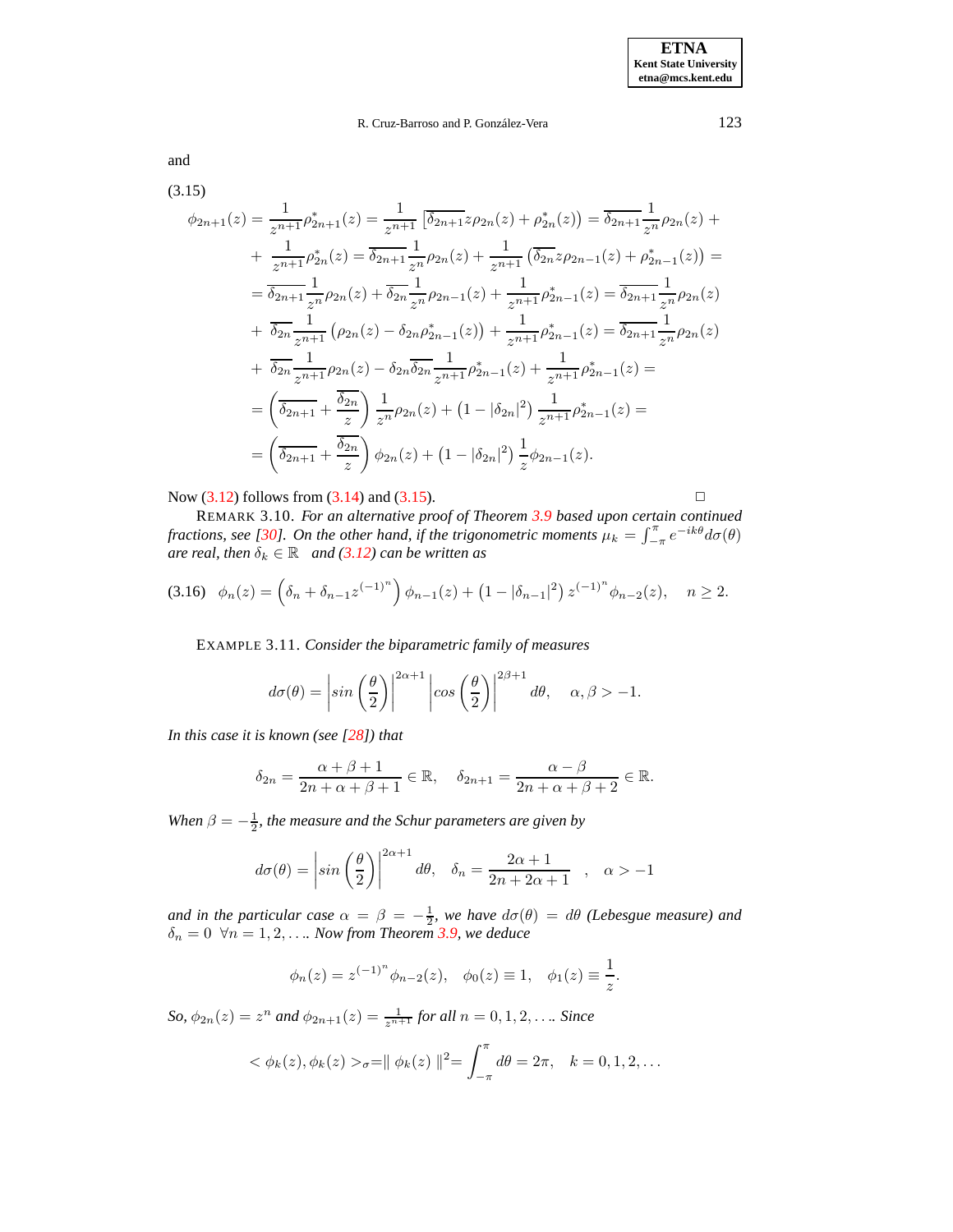*the orthonormal sequence*  $\{\tilde{\phi}_n\}_{n=0}^{\infty}$  *is given by* 

$$
\tilde{\phi}_{2n}(z) = \frac{z^n}{\sqrt{2\pi}}, \quad \tilde{\phi}_{2n+1}(z) = \frac{1}{\sqrt{2\pi}z^{n+1}}, \quad n = 0, 1, 2, \dots
$$

*and from [\(3.11\)](#page-8-2) we obtain:*

*1. If* n *is even:*

$$
R_n(z) = \alpha \phi_n(z) + \beta \phi_{n-1}(z) = \frac{\alpha z^n + \beta}{z^{n/2}} = 0 \Longleftrightarrow \alpha z^n + \beta = 0, \ \alpha \neq 0 , \ \left| \frac{\beta}{\alpha} \right| = 1.
$$

*2. If* n *is odd:*

$$
R_n(z) = \alpha \phi_n(z) + \beta \phi_{n-1}(z) = \frac{\beta z^n + \alpha}{z^{n+1}}, \ \beta \neq 0, \ \left| \frac{\alpha}{\beta} \right| = 1.
$$

 $\{F_{j}\}_{j=1}^{n}$  *of any*  $n$ *-point Szegö formula for the Lebesgue measure are the roots*  $of z^{n} + \tau = 0$ ,  $|\tau| = 1$  *and the weights*  $\{\lambda_{j}\}_{j=1}^{n}$  *are given by* 

$$
\lambda_j = \frac{1}{\sum_{k=0}^{n-1} |\tilde{\phi}_k(z_j)|^2} = \frac{1}{\sum_{k=0}^{n-1} |\frac{z_j}{\sqrt{2\pi}}|^2} = \frac{2\pi}{n}, \ \ j = 1, \dots, n
$$

(compare with [\[20,](#page-21-7) pp. 73-74]).

**4. A connection with the split Levinson algorithm.** In general, when one needs to compute an *n*-point Szegö formula for a measure  $\sigma$  on  $\mathbb{T}$ , we start from the usual known information about  $\sigma$ , i.e., its trigonometric moments  $\mu_k = \int_{-\pi}^{\pi} e^{-ik\theta} d\sigma(\theta)$ ,  $k \in \mathbb{Z}$ , so that, as already seen through Section 3, we essentially need to calculate the (monic) Szegö polynomials  $\rho_0, \ldots, \rho_n$ . As a rule, these polynomials are not explicitly known (unless for some particular measures  $\sigma$ ). Hence they should be computed from the relations [\(3.13\)](#page-9-3). Thus, the well known Levinson algorithm arises [\[21\]](#page-21-25). Assume now (as will be done in the rest of the section) that the trigonometric moments  $\mu_k$  are real (a very common situation as illustrated in Section 5). In this case, Levinson's algorithm is redundant, in the sense that more operations than the required ones are carried out. To overcome this drawback a modification of this algorithm was studied giving rise to the so-called "split Levinson algorithm" (see [\[10\]](#page-21-26)). Here, certain polynomials closely related to Szegö polynomials are computed so that the number of required operations is halved. Let us next see how these polynomials arise in the context of the construction of Szego quadrature formulas. Indeed, in order to compute the nodes of an *n*-point Szegö formula and since we are dealing with real moments, it seems natural to handle polynomials (whose zeros provide us with the required nodes) with real coefficients. In other words, the parameters  $\alpha$  and  $\beta$  in [\(3.11\)](#page-8-2) will be chosen so that

$$
R_n(z) = \alpha \phi_n(z) + \beta \phi_{n-1}(z) = \frac{N_n(z)}{z^{p(n)}} = \frac{\lambda_n \left( \rho_n(z) + \tau_n \rho_n^*(z) \right)}{z^{p(n)}},
$$

where  $\lambda_n \neq 0, \tau_n \in \mathbb{R}$  and  $|\tau_n| = 1$ .

Set first  $\tau_n = 1$ . Then by [\(3.13\)](#page-9-3) it follows (now  $\delta_n \in \mathbb{R}$ )

<span id="page-11-0"></span>
$$
N_n(z) = \lambda_n (1 + \delta_n) \left[ \rho_{n-1}^*(z) + z \rho_{n-1}(z) \right].
$$

Thus, taking  $\lambda_n = \frac{1}{1+\delta_n}$ , one has

(4.1) 
$$
N_n(z) = \rho_{n-1}^*(z) + z\rho_{n-1}(z) = P_n(z).
$$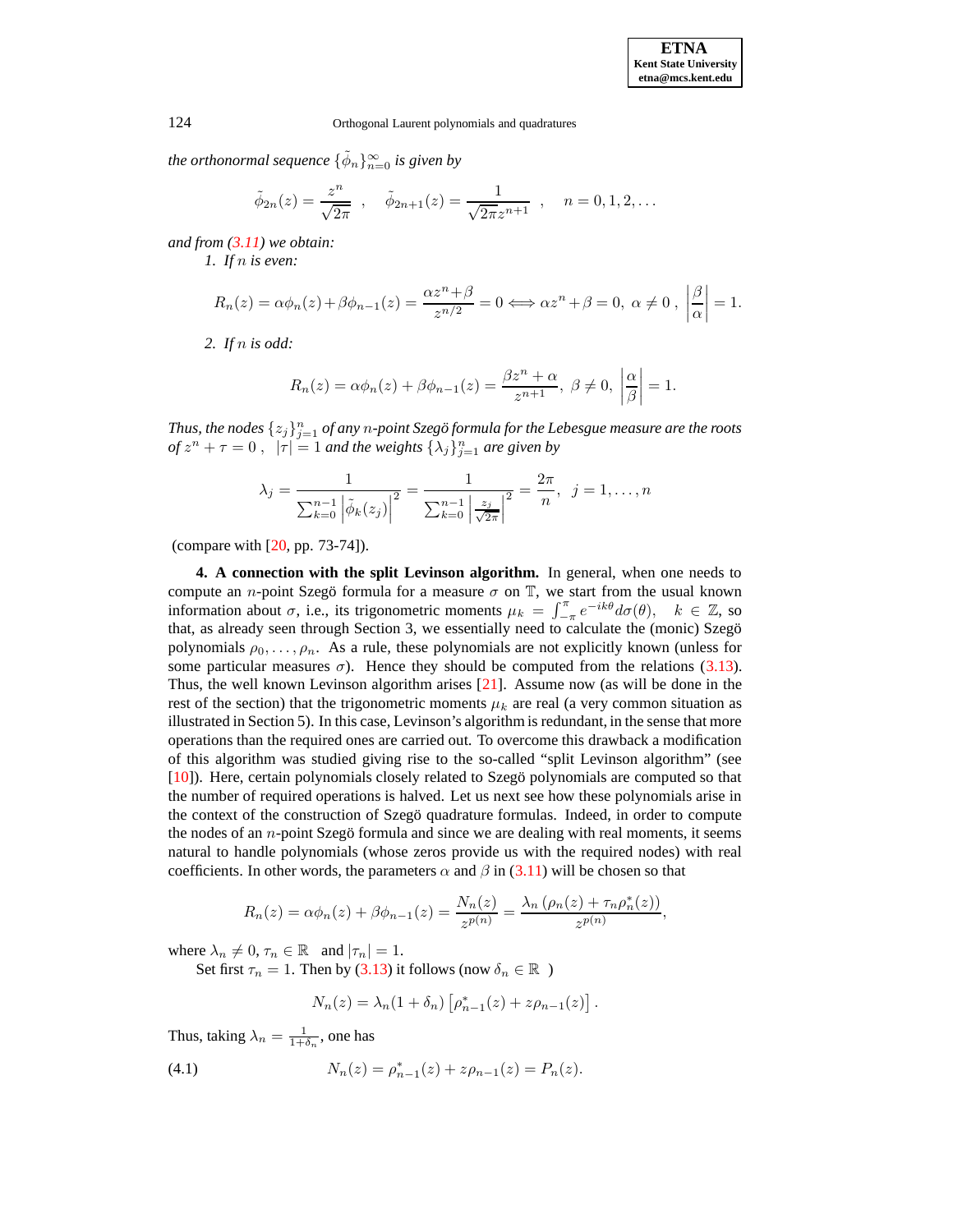**ETNA Kent State University etna@mcs.kent.edu**

### R. Cruz-Barroso and P. González-Vera **125**

By [\[10\]](#page-21-26) it can be shown that the polynomial  $P_n(z)$  represents the basic ingredient in the "symmetric version" of the Levinson-split algorithm (here it should be noted that from the context of the solution of Toeplitz systems,  $\rho_n^*(z)$  is called the "predictor polynomial"). For this reason,  $P_n(z)$  given by [\(4.1\)](#page-11-0) is sometimes called the "first singular predictor polynomial of degree n", since roughly speaking it can be interpreted as though in [\(3.13\)](#page-9-3),  $\delta_n$  is forced to take the value 1.

<span id="page-12-0"></span>Setting  $P_n(z) = \sum_{j=0}^n p_{n,j} z^j$  in [\[10\]](#page-21-26) it is proved that the sequence  $\{P_n(z)\}$  satisfies the following three-term recurrence relation,

(4.2) 
$$
P_{n+1}(z) - (1+z)P_n(z) + \alpha_n z P_{n-1}(z) = 0, \quad n \ge 1,
$$

with initial conditions  $P_0(z) \equiv 2$ ,  $P_1(z) = 1 + z$ , and where  $\alpha_n = \frac{\gamma_n}{\gamma_{n-1}}$  with  $\gamma_n =$  $\sum_{i=0}^{n} \mu_i p_{n,i}$  for  $n \ge 1$  and  $\gamma_0 = \mu_0$ .

On the other hand, for  $\tau_n = -1$ , again by [\(3.13\)](#page-9-3) it follows that

$$
N_n(z) = \lambda_n(\delta_n - 1) \left[ \rho_{n-1}^*(z) - z \rho_{n-1}(z) \right].
$$

Thus, with  $\lambda_n = \frac{1}{\delta_n - 1}$ , one can write for  $n \ge 1$ ,

(4.3) 
$$
N_n(z) = \rho_{n-1}^*(z) - z\rho_{n-1}(z) = \tilde{P}_n(z).
$$

<span id="page-12-1"></span>Now,  $\tilde{P}_n(z)$  is the basis of the "antisymmetric version" of the Levinson-split algorithm and used to be called the "second singular predictor polynomial" (set  $\delta_n = -1$  in [\(3.13\)](#page-9-3)). By defining  $\tilde{P}_0(z) \equiv 1$ , the polynomials  $\tilde{P}_n(z)$  for  $n = 1, 2, \dots$  are given by  $\tilde{P}_1(z) = 1 - z$ ,  $\tilde{P}_2(z) = 1 - z^2$  and for  $n \ge 2$  it holds

(4.4) 
$$
\tilde{P}_{n+1}(z) - (1+z)\tilde{P}_n(z) + \tilde{\alpha}_n z \tilde{P}_{n-1}(z) = 0,
$$

where  $\tilde{\alpha}_n = \frac{\tilde{\gamma}_n}{\tilde{\gamma}_{n-1}}$  with  $\tilde{\gamma}_n = \sum_{i=0}^n \mu_i \tilde{p}_{n,i}$  and  $\tilde{P}_n(z) = \sum_{j=0}^n \tilde{p}_{n,j} z^j$ .

In order to illustrate relations [\(4.2\)](#page-12-0) and [\(4.4\)](#page-12-1), let us consider the Lebesgue measure, i.e.,  $d\sigma(\theta) = d\theta$ . Then,

<span id="page-12-2"></span>
$$
\mu_k = \int_{-\pi}^{\pi} e^{-ik\theta} d\theta = 0, \quad k \ge 1, \quad \mu_0 = 2\pi.
$$

From [\(4.2\)](#page-12-0) it can be easily checked that  $P_k(0) = p_{k,0} = 1$  for  $k \ge 1$ , which gives  $\gamma_k = \mu_0$  for  $k \ge 0$ , and hence  $\alpha_k = 1$  for  $k \ge 1$ . Then [\(4.2\)](#page-12-0) becomes

$$
(4.5) \t\t P_{n+1}(z) - (1+z)P_n(z) + zP_{n-1}(z) = 0, \quad n \ge 1,
$$

with  $P_0(z) \equiv 2$  and  $P_1(z) \equiv 1$ . Since [\(4.5\)](#page-12-2) is a linear second order finite diference equation with constant coefficients, it holds that

<span id="page-12-3"></span>
$$
P_n(z) = C_1 + C_2 z^n, \quad C_1, C_2 \in \mathbb{R}.
$$

From the initial conditions, one has  $C_1 = C_2 = 1$ , so that an explicit expression for the polynomial  $P_n(z)$  is obtained, namely

(4.6) 
$$
P_n(z) = z^n + 1, \quad n = 0, 1, 2, ...
$$

Similarly for the sequence  $\{\tilde{P}_n(z)\}$  one has

(4.7) 
$$
\tilde{P}_{n+1}(z) - (1+z)\tilde{P}_n(z) + z\tilde{P}_{n-1}(z) = 0, \quad n \ge 2,
$$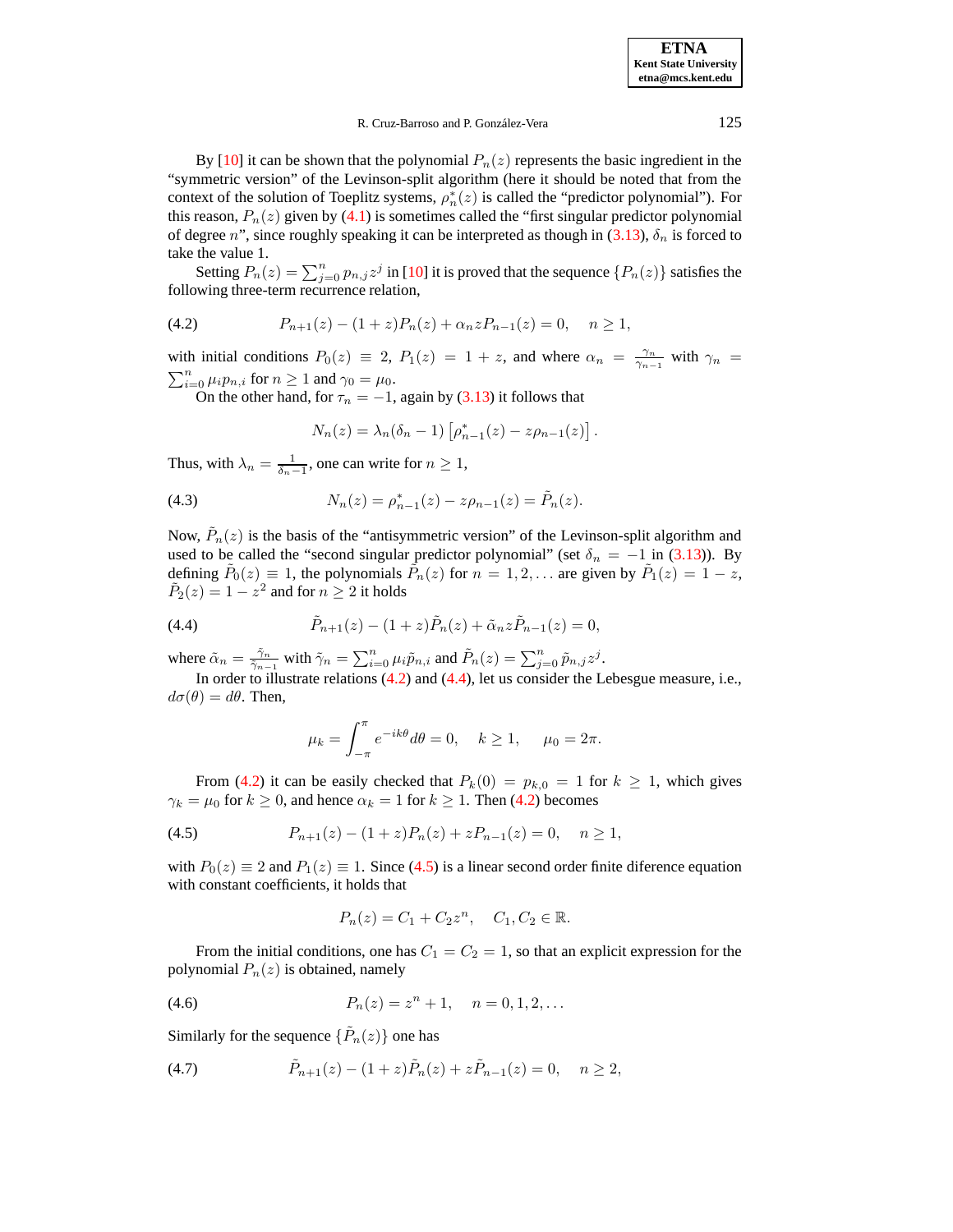with  $\tilde{P}_1(z) = 1 - z$  and  $\tilde{P}_2(z) = 1 - z^2$ . Thus, for  $n \ge 2$ ,

(4.8) 
$$
\tilde{P}_n(z) = 1 - z^n.
$$

Clearly,  $(4.8)$  holds for  $n = 1$ .

When dealing with other measures  $\sigma$ , in general, equation [\(4.5\)](#page-12-2) or [\(4.7\)](#page-12-3) cannot be explicitly solved so that we need to compute recursively the polynomials  $\{P_n(z)\}_{n=0}^{\infty}$  or  $\{\tilde{P}_n(z)\}_{n=0}^{\infty}$  (for details concerning stability, see [\[10\]](#page-21-26)).

We conclude this section rewriting the polynomials  ${P_n(z)}_{n=0}^{\infty}$  and  ${\lbrace \tilde{P}_n(z) \rbrace}_{n=0}^{\infty}$  in terms of the orthogonal Laurent polynomials  $\phi_n(z)$  and  $\phi_{n-1}(z)$ .

THEOREM 4.1. Let  $\sigma$  be a measure on  $\mathbb{T}$  with real moments and let  $\{\phi_k\}_{k=0}^{\infty}$  be the *sequence of monic orthogonal Laurent polynomials. Let*  $P_n(z)$  and  $\tilde{P}_n(z)$  be the first and *second singular predictor polynomials of degree* n *respectively. Then*

I. 
$$
P_n(z) = z^{E\left[\frac{n+1}{2}\right]} \left[\phi_n(z) + (1 - \delta_n)\phi_{n-1}(z)\right]
$$
  
\n2.  $\tilde{P}_n(z) = z^{E\left[\frac{n+1}{2}\right]} (-1)^{n+1} \left[\phi_n(z) - (1 + \delta_n)\phi_{n-1}(z)\right]$   
\n*Proof.*

1. Recall that  $\phi_{2n}(z) = \frac{1}{z^n} \rho_{2n}(z)$  and  $\phi_{2n+1}(z) = \frac{1}{z^{n+1}} \rho_{2n+1}^*(z)$ . Now for  $\alpha$  and  $\beta$ complex numbers, consider

$$
R_n(z) = \alpha \phi_n(z) + \beta \phi_{n-1}(z).
$$

Then, for  $n = 2m$  it follows that

$$
R_{2m}(z) = \frac{\alpha \rho_{2m}(z) + \beta \rho_{2m-1}^*(z)}{z^m}
$$

and for  $n = 2m + 1$ 

$$
R_{2m+1}(z) = \frac{\alpha \rho_{2m+1}^*(z) + \beta z \rho_{2m}(z)}{z^{m+1}}.
$$

Now, making use of  $(3.13)$ , we have

$$
R_{2m}(z) = \frac{\alpha z \rho_{2m-1}(z) + (\alpha \delta_{2m} + \beta) \rho_{2m-1}^*(z)}{z^m}.
$$

Thus, taking  $\alpha = 1$  and  $\beta = 1 - \delta_{2m}$ , it follows that

<span id="page-13-2"></span>
$$
R_{2m}(z) = \frac{P_{2m}(z)}{z^m},
$$

<span id="page-13-1"></span>or equivalently,

(4.9) 
$$
P_{2m}(z) = z^m R_{2m}(z) = z^m [\alpha \phi_{2m}(z) + \beta \phi_{2m-1}(z)] =
$$

$$
= z^m [\phi_{2m}(z) + (1 - \delta_{2m}) \phi_{2m-1}(z)], \quad m \ge 1.
$$

Similarly for  $n = 2m + 1$ , taking  $\alpha = 1$  and  $\beta = 1 - \delta_{2m+1}$ , one can write

$$
(4.10) \tP_{2m+1}(z) = z^{m+1} \left[ \phi_{2m+1}(z) + (1 - \delta_{2m+1}) \phi_{2m}(z) \right].
$$

So, from  $(4.9)$  and  $(4.10)$  the proof follows.

2. It can be proved in a similar way

<span id="page-13-0"></span>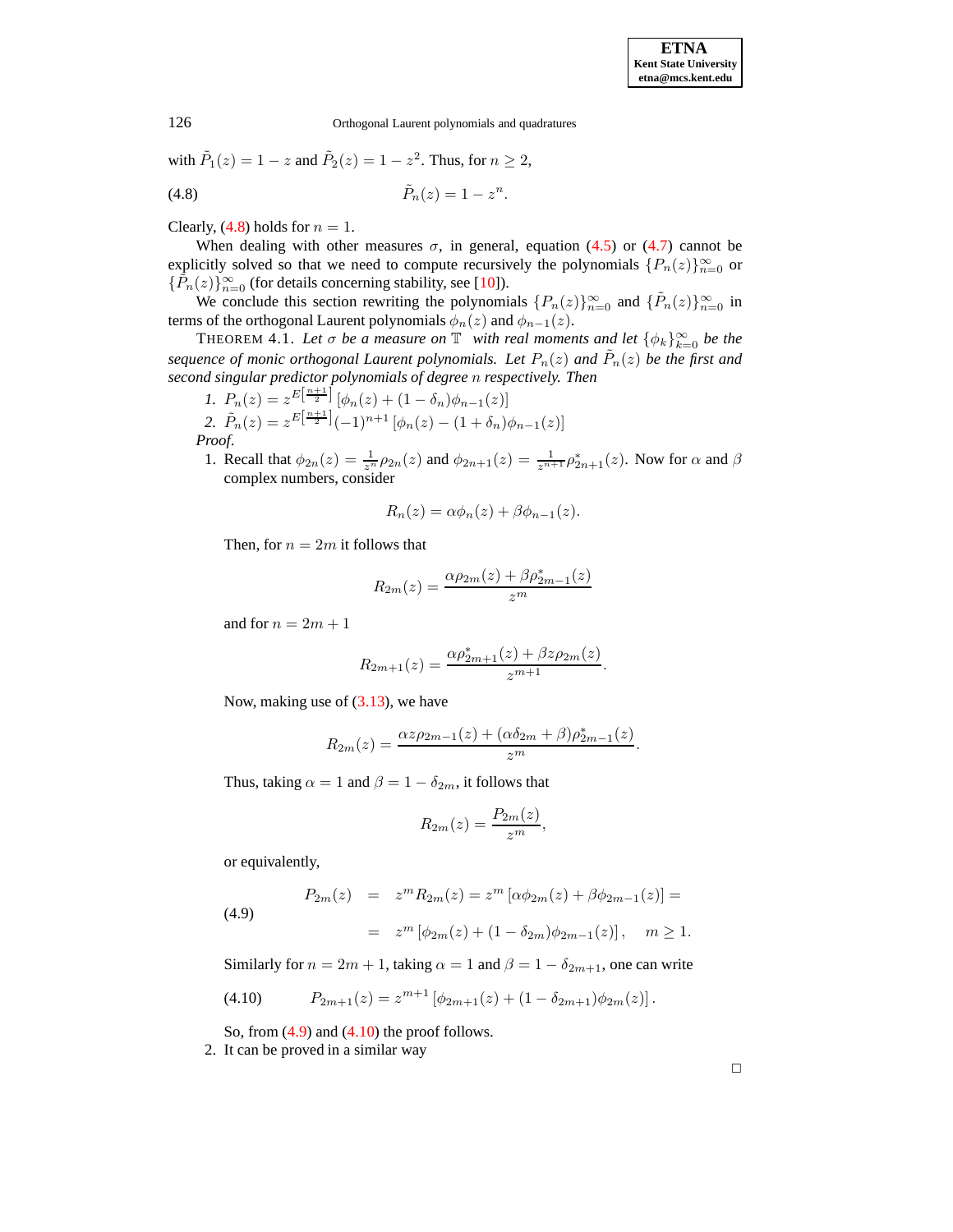**5. Numerical Examples.** Suppose that the evaluation of integrals of the form

(5.1) 
$$
\int_{-1}^{1} \frac{f(x)}{(x+\lambda)^r} \omega(x) dx, \ \ r = 1, 2, 3, ...
$$

where  $f(x)$  is a continuous function on  $[-1, 1]$ ,  $\omega(x) \ge 0$  a weight function on this interval and  $\lambda \in \mathbb{R}$  such that  $|\lambda| > 1$ , is required. Two methods are to be proposed:

Method 1

Let  $a$  and  $b$  be any two positive real numbers, such that

<span id="page-14-0"></span>
$$
\frac{b}{a} = \frac{|\lambda|+1}{|\lambda|-1},
$$

and introduce the change of variable  $x = h(t) = \frac{|\lambda|}{\lambda} \cdot \left( \frac{2t - b - a}{b - a} \right)$  $\big)$ . Then

(5.2) 
$$
\int_{-1}^{1} \frac{f(x)}{(x+\lambda)^r} \omega(x) dx = \left(\frac{b-a}{2}\right)^r \left(\frac{|\lambda|}{\lambda}\right)^r \int_a^b g(t) \frac{\mu(t)}{t^r} dt,
$$

where  $g(t) = f(h(t))$  and  $\mu(t) = \omega(h(t))$ . The integral of the right-hand side in formula [\(5.2\)](#page-14-0) can be approximated by a Gauss-Laurent quadrature formula.

Method 2

<span id="page-14-2"></span>Set  $z = e^{i\theta}$ ,  $x = \frac{1}{2}(z + z^{-1}) = \cos\theta$  and define the symmetric weight function  $\sigma(\theta)$  on  $[-\pi, \pi]$  by

(5.3) 
$$
\sigma(\theta) = \frac{2^r |\alpha|^r \omega(cos\theta)|sin\theta|}{|z - \alpha|^r},
$$

where  $\alpha \neq 0$  is the root of the equation  $z^2 + 2\lambda z + 1 = 0$  with  $|\alpha| < 1$ , that is,

$$
\alpha = \begin{cases}\n-\lambda + \sqrt{\lambda^2 - 1}, & \text{if } \lambda > 0, \\
-\lambda - \sqrt{\lambda^2 - 1}, & \text{if } \lambda < 0.\n\end{cases}
$$

Then

<span id="page-14-1"></span>(5.4) 
$$
\int_{-1}^{1} \frac{f(x)}{(x+\lambda)^r} \omega(x) dx = \int_{-\pi}^{\pi} g(e^{i\theta}) \sigma(\theta) d\theta
$$

with

$$
g(e^{i\theta}) = \frac{1}{2}f\left(\frac{e^{i\theta} + e^{-i\theta}}{2}\right).
$$

The integral on the right side in formula  $(5.4)$  can be approximated by an *n*-point Szegö quadrature formula.

For the numerical experiments we will consider two particular weight functions:

Case 1:  $\omega(x) = \frac{1}{\sqrt{1-x^2}}$ : Tchebyshev weight function of the first kind ( $x \in (-1, 1)$ ). The weight function  $\mu(t) = \omega(h(t))$  is the strong Tchebyshev weight function of the first kind on  $(a, b)$  given by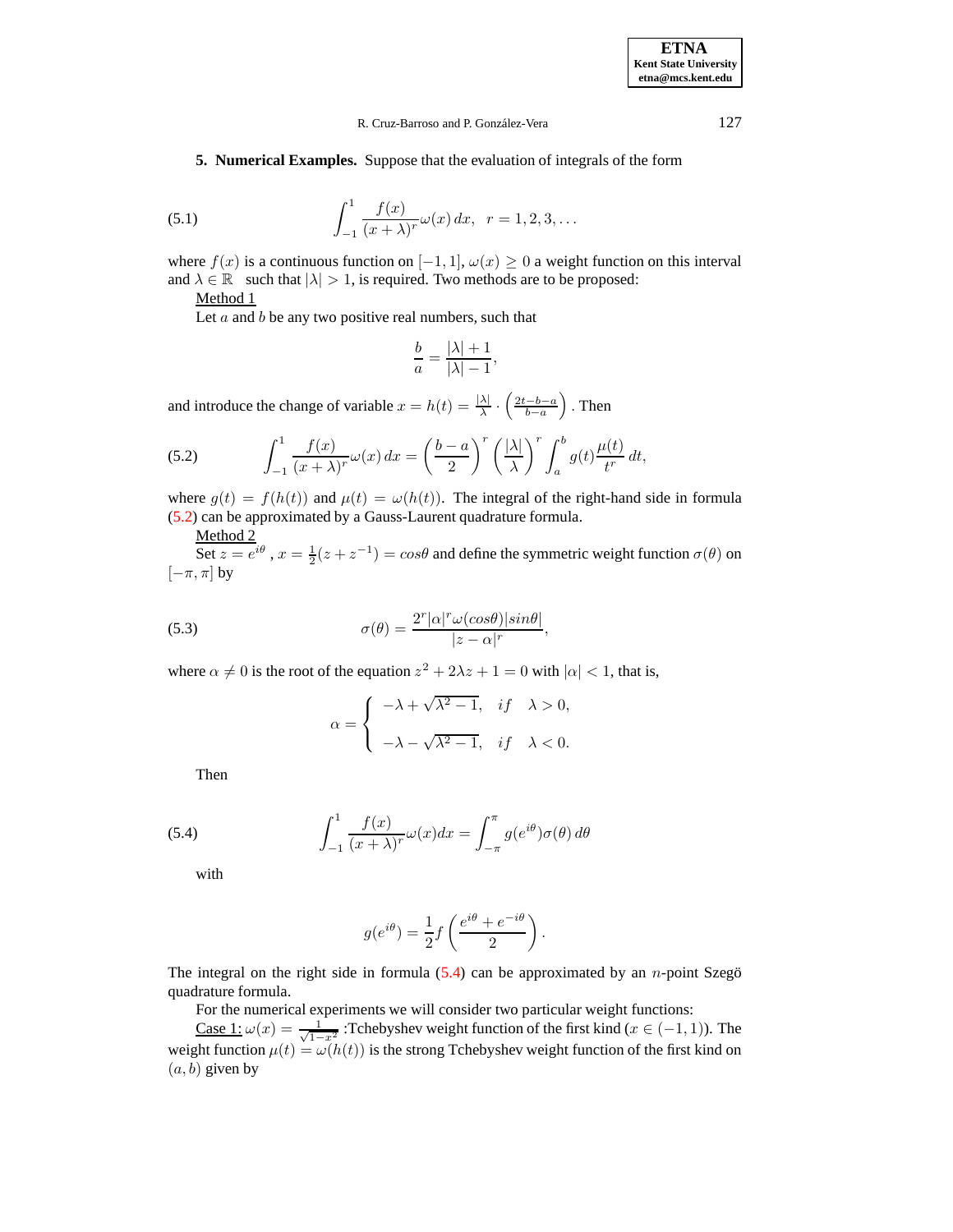$$
\mu(t) = \frac{1}{\sqrt{b - t}\sqrt{t - a}}, \quad 0 < a < b < +\infty
$$

In this particular situation explicit formulas for the weights and nodes are known (see [\[26\]](#page-21-12)):

$$
x_{n+1-m} = (\beta + \alpha \nu_m) + \sqrt{(\beta + \alpha \nu_m)^2 - \beta^2}, \quad x_m = \frac{\beta^2}{x_{n+1-m}},
$$

where  $m = 1, 2, ..., p(n) = E\left[\frac{n+1}{2}\right],$ 

$$
\alpha = \frac{(\sqrt{b} - \sqrt{a})^2}{4}, \ \ \beta = \sqrt{ab}, \ \ \nu_m = 1 + \cos\left(\frac{2m - 1}{n}\pi\right)
$$

and

$$
A_k = \frac{2\pi}{n} \frac{x_k}{x_k + \beta}, \ \ k = 1, 2, \dots, n, \ \ n \ge 1.
$$

On the other hand, the weight function  $\sigma(\theta)$  on  $[-\pi, \pi]$  given by [\(5.3\)](#page-14-2) is a rational modification of the Lebesgue measure, namely

$$
\sigma(\theta) = \frac{2^r |\alpha|^r}{|z - \alpha|^r}, \ \ z = e^{i\theta}.
$$

Choosing the particular values  $\lambda = 1.1, 1.01, r = 1, 2$ , the smooth function  $f(x) = e^x$ and  $n = 10$  (number of nodes) fixed we will approximate the next four integrals where exact values were computed with MATHEMATICA:

$$
I_1 = \int_{-1}^{1} \frac{e^x}{\sqrt{1 - x^2} |x + 1.1|} dx = 4.398898203...
$$
  
\n
$$
I_2 = \int_{-1}^{1} \frac{e^x}{\sqrt{1 - x^2} |x + 1.01|} dx = 10.26398779...
$$
  
\n
$$
I_3 = \int_{-1}^{1} \frac{e^x}{\sqrt{1 - x^2} |x + 1.1|^2} dx = 15.06117492...
$$
  
\n
$$
I_4 = \int_{-1}^{1} \frac{e^x}{\sqrt{1 - x^2} |x + 1.01|^2} dx = 414.4873459...
$$

For the Tchebyshev weight function of the first kind  $\omega(x)$ , the nodes and weights of the Gaussian quadrature formula have explicit expressions. Because of the presence of a singularity near the interval of integration, we can expect to obtain poor results using this formula, as is established in the next tables: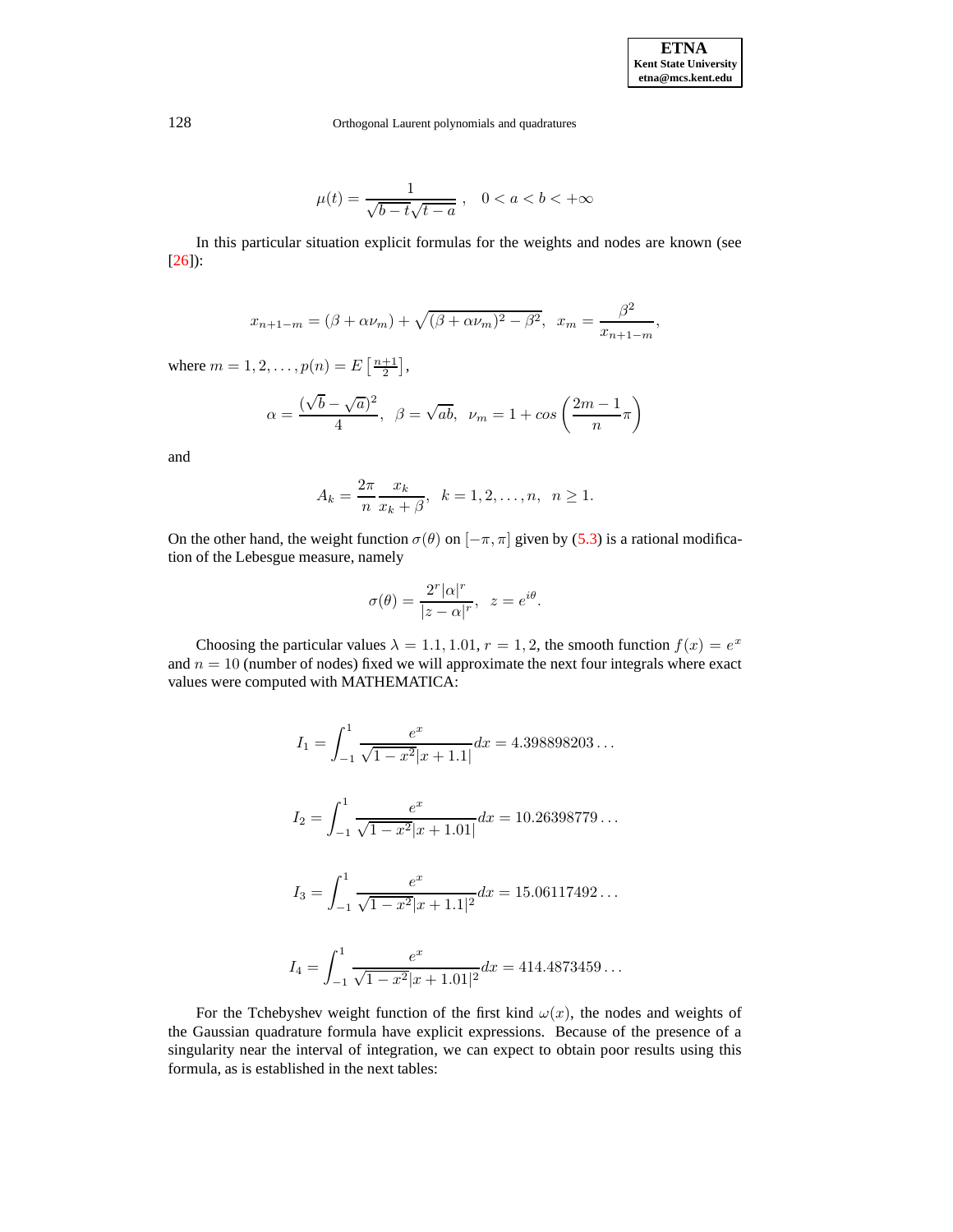```
Table 1 Table 2
```

| $r=1$           | Approximation Exact value                  |  | $r=2$           | Approximation                              | Exact value |
|-----------------|--------------------------------------------|--|-----------------|--------------------------------------------|-------------|
|                 | $\lambda = 1.01$   9.36117219   10.2639877 |  |                 | $\lambda = 1.01$   247.983129   414.487345 |             |
| $\lambda = 1.1$ | $4.39825773$   $4.39889820$                |  | $\lambda = 1.1$ | $15.0292310$   15.0611749                  |             |

In order to improve the slow convergence in this situation we use the two above mentioned methods:

## Results for Method 1

Choosing  $a = 1$  implies  $b = 21$  when  $\lambda = 1.1$  and  $b = 201$  when  $\lambda = 1.01$ . The nodes and weights obtained are:

| $\lambda = 1.1$                                                                                                                     | $n=10$                                                                                                                                       | $\lambda = 1.01$                                                                                                                    | $n=10$                                                                                                                                       |
|-------------------------------------------------------------------------------------------------------------------------------------|----------------------------------------------------------------------------------------------------------------------------------------------|-------------------------------------------------------------------------------------------------------------------------------------|----------------------------------------------------------------------------------------------------------------------------------------------|
| <b>Nodes</b>                                                                                                                        | Weights                                                                                                                                      | <b>Nodes</b>                                                                                                                        | Weights                                                                                                                                      |
| 1.015968076<br>1.153792215<br>1.490163636<br>2.180737182<br>3.529658620<br>5.949583872<br>9.629771149<br>14.09241206<br>18.20085084 | 0.1140210017<br>0.1263777081<br>0.1541804078<br>0.2025926653<br>0.2733833654<br>0.3549351653<br>0.4257258654<br>0.4741381229<br>0.5019408226 | 196.7288912<br>164.9922240<br>113.4050389<br>60.84072229<br>24.34950355<br>8.254788423<br>3.303708313<br>1.772408016<br>1.218239230 | 0.5860819973<br>0.5786005592<br>0.5584974065<br>0.5095745959<br>0.3971049908<br>0.2312135400<br>0.1187439348<br>0.0698211241<br>0.0497179710 |
| 20.66994082                                                                                                                         | 0.5142975291                                                                                                                                 | 1.021710633                                                                                                                         | 0.0422365330                                                                                                                                 |

Table 3 Table 4

The approximations of the above four integrals are:

Table 5 Table 6

| $r=1$            | Approximation | Exact value | $r=2$            | Approximation | Exact value |
|------------------|---------------|-------------|------------------|---------------|-------------|
| $\lambda = 1.01$ | 10.26398781   | 10.26398779 | $\lambda = 1.01$ | 414.487344    | 414.4873459 |
| $\lambda = 1.1$  | 4.398898202   | 4.398898203 | $\lambda = 1.1$  | 15.06117499   | 15.06117492 |

# Results for Method 2

Expressions for the trigonometric moments for  $r = 1, 2$  are given by

$$
\mu_k = \int_{-\pi}^{\pi} e^{-ik\theta} \sigma(\theta) d\theta = \begin{cases} \frac{4\pi|\alpha|}{1-\alpha^2} \alpha^k, & if \quad r = 1, \\ \frac{8\pi\alpha^{k+2}}{(1-\alpha^2)^3} (k(1-\alpha^2) + 1 + \alpha^2), & if \quad r = 2. \end{cases}
$$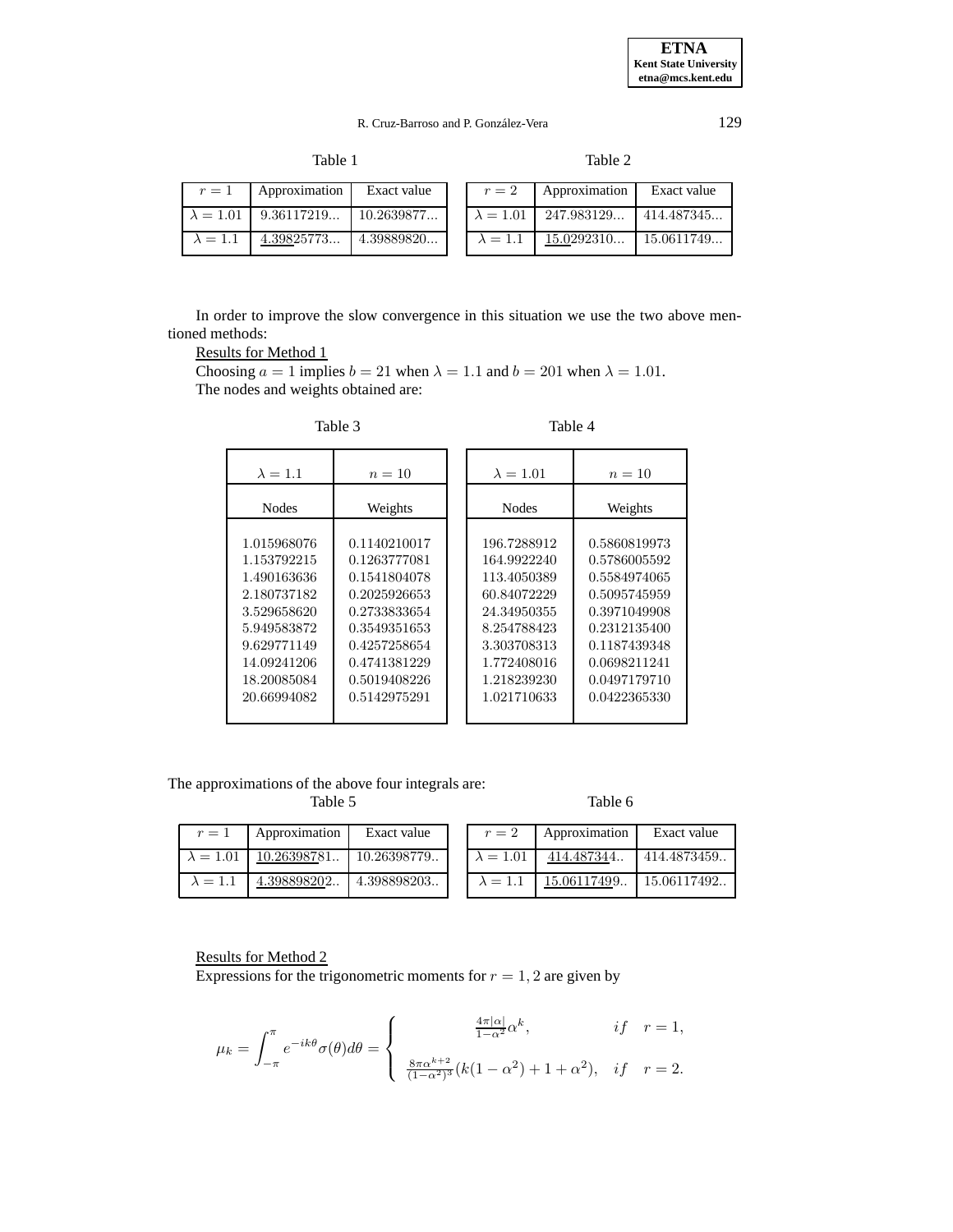

By using the split Levinson algorithm computed in FORTRAN with double precision, the following nodes and weights are obtained:

| anie |  |
|------|--|
|------|--|

| $r = 1, \lambda = 1.1$                                                                                                                                                       | $n=10$                                                                       |
|------------------------------------------------------------------------------------------------------------------------------------------------------------------------------|------------------------------------------------------------------------------|
| <b>Nodes</b>                                                                                                                                                                 | Weights                                                                      |
| $0.5231956081 + 0.8522126235i$<br>$-0.9718655888 + 0.2355361486i$<br>$-0.6941445801 + 0.7198356076i$<br>$0.9425118124 \pm 0.3341728347i$<br>$-0.1205684668 \pm 0.992705014i$ | 0.4170158485<br>3.8990461817<br>1.5283999088<br>0.3334871136<br>0.6775681574 |

Table 8

| $r = 1, \lambda = 1.01$                                                                                                                                                  | $n=10$                                                                        |
|--------------------------------------------------------------------------------------------------------------------------------------------------------------------------|-------------------------------------------------------------------------------|
| <b>Nodes</b>                                                                                                                                                             | Weights                                                                       |
| $0.5077320439 + 0.8615150443i$<br>$-0.1556028488 + 0.9878196968i$<br>$0.9406267445 + 0.3394426719i$<br>$-0.7396737275 + 0.672965658i$<br>$-0.9871949772 + 0.1595182654i$ | 0.4552583228<br>0.8023120227<br>0.3550340683<br>2.4403459272<br>18.1061357088 |

Table 9

| $r=2, \lambda=1.1$                                                                                                                                                              | $n=10$                                                                        |
|---------------------------------------------------------------------------------------------------------------------------------------------------------------------------------|-------------------------------------------------------------------------------|
| <b>Nodes</b>                                                                                                                                                                    | Weights                                                                       |
| $-0.7826063935 + 0.6225168535i$<br>$-0.2523182279 \pm 0.9676443106i$<br>$0.9315406380 + 0.3636372365i$<br>$0.4439464841 \pm 0.8960533016i$<br>$-0.9823049310 \pm 0.1872886076i$ | 5.7286222677<br>0.9628770791<br>0.1801413420<br>0.3067180364<br>28.7314933198 |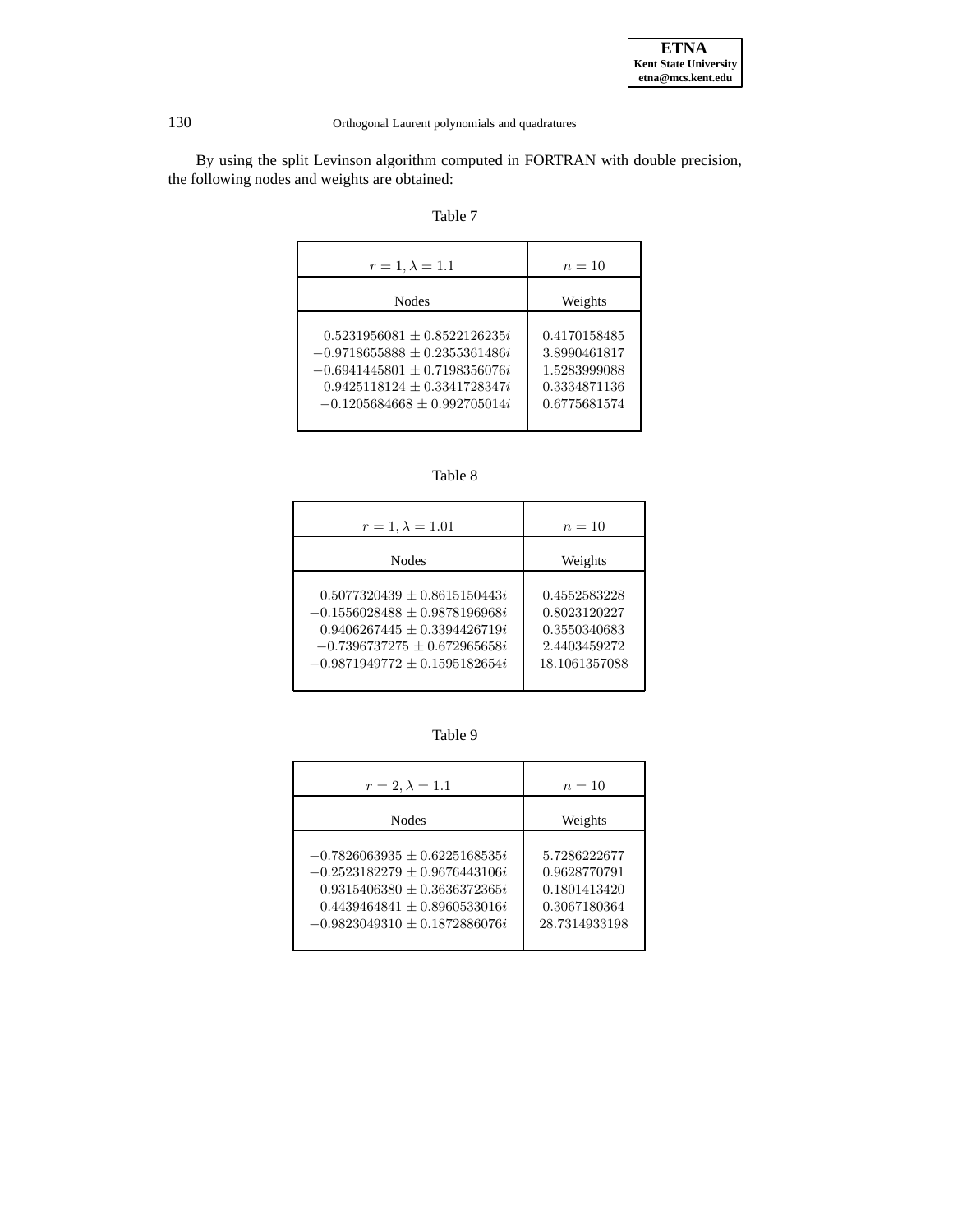|  |  | Table 10 |  |  |
|--|--|----------|--|--|
|--|--|----------|--|--|

| $r = 2, \lambda = 1.01$                                                                                                                                                      | $n=10$                                                                           |
|------------------------------------------------------------------------------------------------------------------------------------------------------------------------------|----------------------------------------------------------------------------------|
| <b>Nodes</b>                                                                                                                                                                 | Weights                                                                          |
| $0.9264937183 + 0.376310231i$<br>$-0.8669062623 + 0.4984711951i$<br>$0.4037996706 \pm 0.9148474332i$<br>$-0.3361546099 \pm 0.9418068158i$<br>$-0.9954580194 + 0.0952015315i$ | 0.2056746266<br>30.7425691490<br>0.3833193864<br>1.6432603190<br>1080.4916890184 |

The approximation of the above four integrals are

Table 11 Table 12

|  | Table | 12 |
|--|-------|----|
|--|-------|----|

| $r=1$            | Approximation | Exact value | $r=2$            | Approximation | Exact value |
|------------------|---------------|-------------|------------------|---------------|-------------|
| $\lambda = 1.01$ | 10.26398785   | 10.26398779 | $\lambda = 1.01$ | 1414.4873471  | 414.4873459 |
| $\lambda = 1.1$  | 4.398898196   | 4.398898203 | $\lambda = 1.1$  | 15.06117499   | 15.06117492 |

From Tables 5-6 and 11-12 one can see that both methods provide us with similar numerical results. In both cases results given by Gaussian formulas are strongly improved.

Case 2:  $\omega(x) = \sqrt{1-x^2}$ : Tchebyshev weight function of the second kind ( $x \in [-1,1]$ ). The weight function  $\mu(t) = \omega(h(t))$  is the strong Tchebyshev weight function of the second kind on  $[a, b]$  given by

$$
\mu(t) = \sqrt{b - t}\sqrt{t - a}.
$$

Choosing the particular values  $\lambda = 1.1, 1.01, r = 1$ , the smooth function  $f(x) = e^x$  and again  $n = 10$  (number of nodes) fixed, we will approximate the next two integrals with exact values computed with MATHEMATICA:

$$
I_1 = \int_{-1}^{1} \frac{e^x \sqrt{1 - x^2}}{|x + 1.1|} dx = 1.67594127475...
$$

$$
I_2 = \int_{-1}^{1} \frac{e^x \sqrt{1 - x^2}}{|x + 1.01|} dx = 2.03543204817...
$$

For the Tchebyshev weight function of the second kind  $\omega(x)$ , the nodes and weights of the Gaussian quadrature formula have also explicit expressions. As in case 1, because of the presence of a singularity near the interval of integration, we can expect to obtain poor results using this formula as displayed in the next table: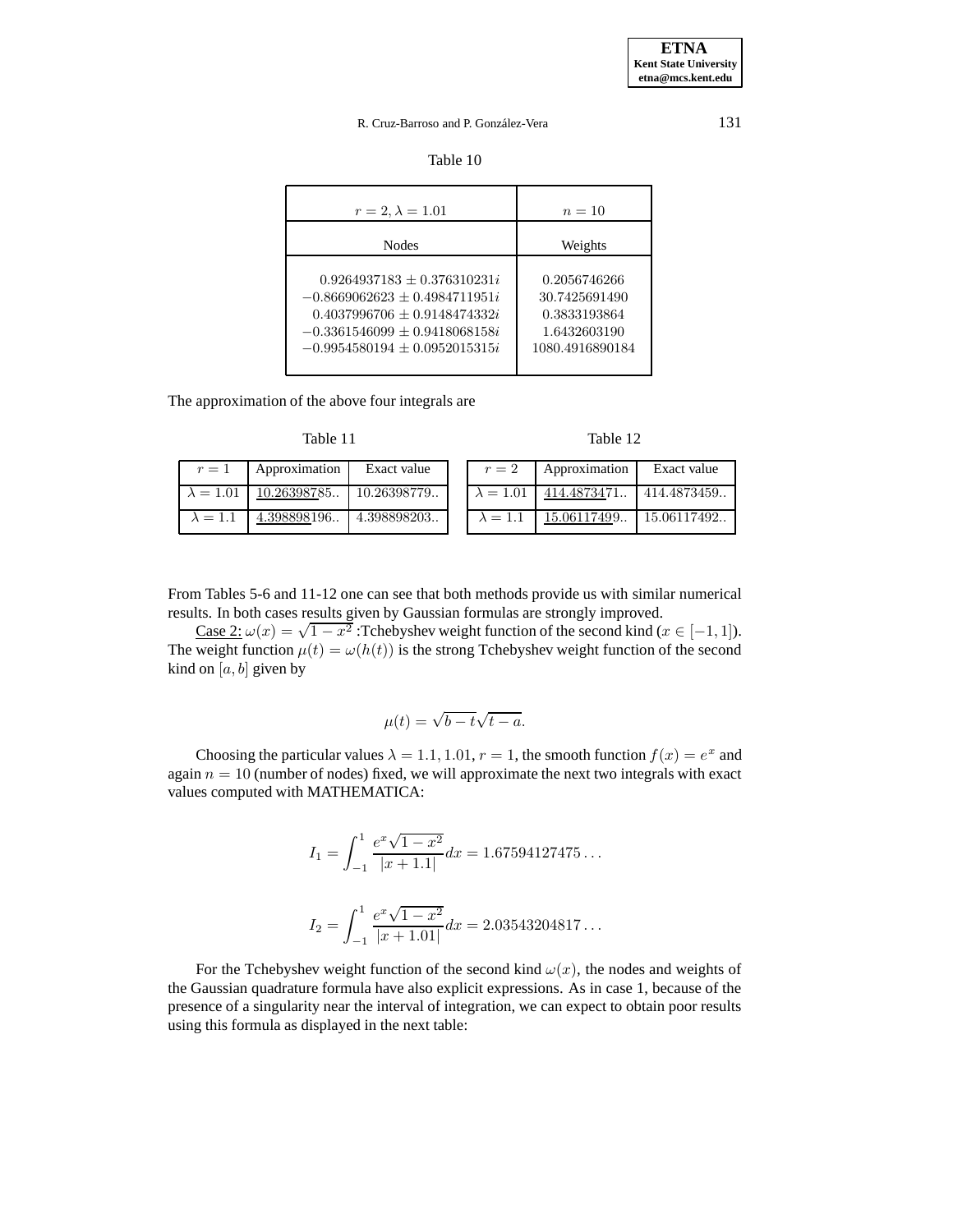| п<br>٧<br>× |  |
|-------------|--|
|-------------|--|

| $r=1$            | Approxiamtion | Exact value   |
|------------------|---------------|---------------|
| $\lambda = 1.01$ | 2.421155521   | 2.03543204817 |
| $\lambda = 1.1$  | 1.608794159   | 1.67594127475 |

Again, in order to improve the slow convergence in this situation we use the two mentioned methods:

Results for Method 1

From the relation

$$
\int_{-1}^{1} \frac{f(x)\sqrt{1-x^2}}{|x+\lambda|^{r}} dx = \int_{-1}^{1} \frac{g(x)}{\sqrt{1-x^2}|x+\lambda|^{r}} dx
$$

with

$$
g(x) = f(x)(1 - x^2),
$$

the mentioned explicit formulas for the nodes and weights in case 1 can be used. The approximation of the above two integrals are

Table 14

| $r=1$            | Approximation | Exact value   |
|------------------|---------------|---------------|
| $\lambda = 1.01$ | 2.035432052   | 2.03543204817 |
| $\lambda = 1.1$  | 1.675941276   | 1.67594127475 |

## Results for Method 2

Expressions for the trigonometric moments are given by

$$
\mu_k = \begin{cases}\n2\pi|\alpha|, & if \quad k = 0, \\
\pi\alpha|\alpha|, & if \quad k = 1, \\
-\pi|\alpha|\alpha^{k-2}(1-\alpha^2), & if \quad k \ge 2,\n\end{cases}
$$

when  $r = 1$ , and

$$
\mu_k = \begin{cases}\n\frac{-4\pi}{1-\alpha^2}, & if \quad k = 0, \\
-2\pi \frac{\alpha^k}{1-\alpha^2} \left(2\alpha + k - 1 - \alpha^2(k+3)\right), & if \quad k \ge 1,\n\end{cases}
$$

when  $r = 2$ . By the split Levinson algorithm computed in FORTRAN with double precision, nodes and weights are given by: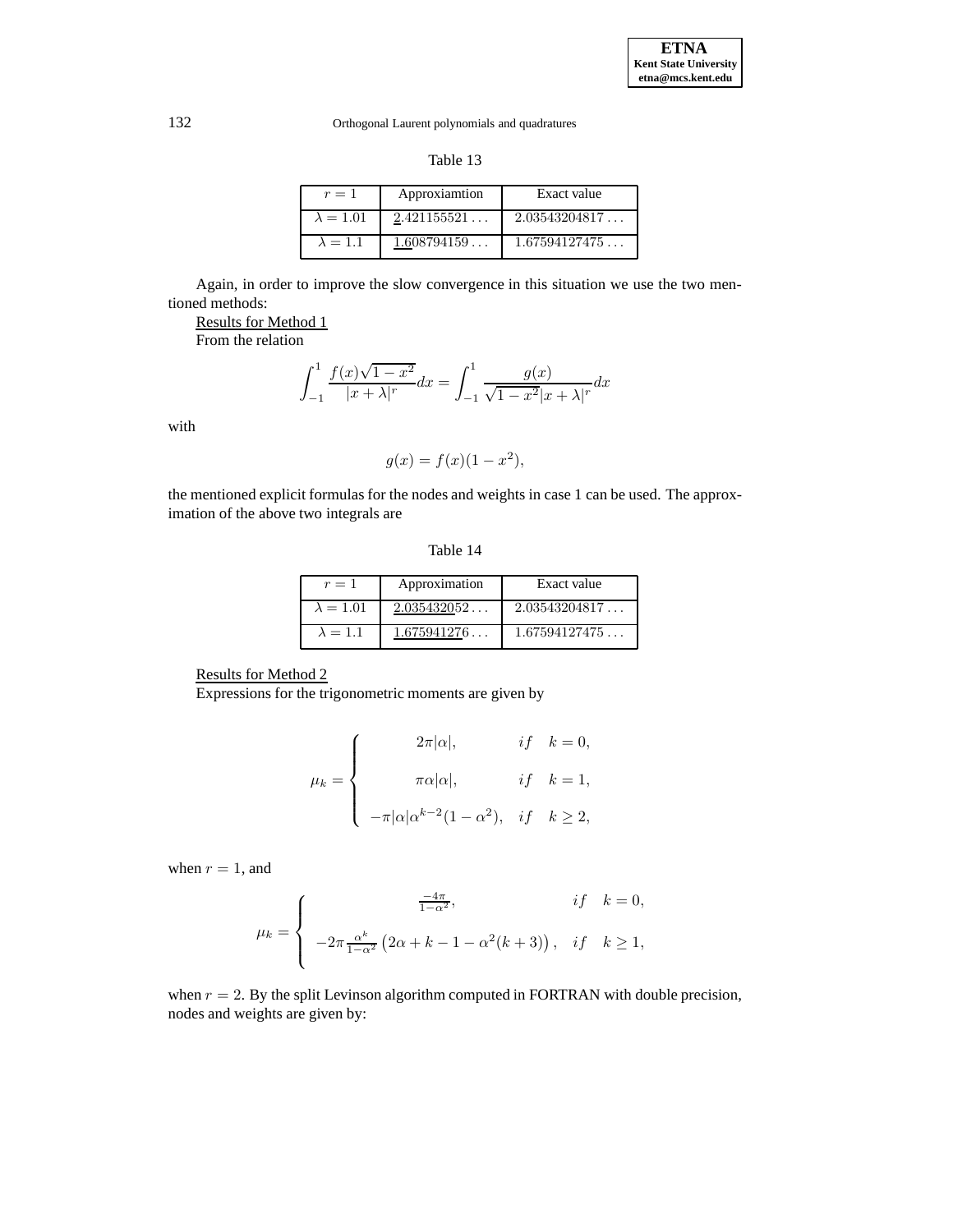Table 15

| $r = 1, \lambda = 1.1$                                                                                                                                                                       | $n=10$                                                                       |
|----------------------------------------------------------------------------------------------------------------------------------------------------------------------------------------------|------------------------------------------------------------------------------|
| <b>Nodes</b>                                                                                                                                                                                 | Weights                                                                      |
| $0.8473567133 + \pm 0.5310241053i$<br>$-0.9095350917 + \pm 0.4156271369i$<br>$-0.5968012792 + \pm 0.8023890784i$<br>$0.4377179772 + \pm 0.8991123247i$<br>$-0.0996095352 + \pm 0.9950266029$ | 0.0809799064<br>0.4250829076<br>0.6749529041<br>0.2923674821<br>0.5427101048 |

and,

## Table 16

| $r = 1, \lambda = 1.01$                                                                                                                                                                      | $n=10$                                                                       |
|----------------------------------------------------------------------------------------------------------------------------------------------------------------------------------------------|------------------------------------------------------------------------------|
| <b>Nodes</b>                                                                                                                                                                                 | Weights                                                                      |
| $0.8432691294 + \pm 0.5374915584i$<br>$-0.9380253965 + \pm 0.3465665239i$<br>$-0.6342873464 + \pm 0.7730973821i$<br>$0.4228259917 + \pm 0.906210892i$<br>$-0.1278951430 + \pm 0.9917876952i$ | 0.0884264387<br>0.8084274344<br>0.8785194976<br>0.3244615048<br>0.6277760750 |

Finally the approximation of the two integrals are displayed in:

### Table 17

| $r=1$            | Approximation | Exact value   |
|------------------|---------------|---------------|
| $\lambda = 1.01$ | 2.03543204774 | 2.03543204817 |
| $\lambda = 1.1$  | 1.67594127382 | 1.67594127475 |

Again, numerical results offered by both methods are quite similar.

**Acknowledgements.** The authors thank the referee for valuable suggestions which have contributed to improve the final form of this paper. The work of this author was partially supported by the Scientific Research Proyect BFM2001-3411 of the Spanish Ministry of Science and Technology.

#### REFERENCES

- <span id="page-20-2"></span>[1] N.I. AKHIEZER, *The classical moment problem and some related questions in analysis,* Hafner, New York, 1965.
- <span id="page-20-1"></span>[2] A. BULTHEEL, C. D´IAZ-MENDOZA, P. GONZA´ LEZ-VERA AND R. ORIVE, *On the convergence of certain Gauss-type quadrature formulas for unbounded intervals,* Math. Comp., 69 (2000), pp. 721-747.
- <span id="page-20-0"></span>[3] A. BULTHEEL, P. GONZÁLEZ-VERA, E. HENDRIKSEN AND O. NJÅSTAD, Orthogonal rational functions *and quadrature on the real half-line,* Journal of Complexity, to appear.